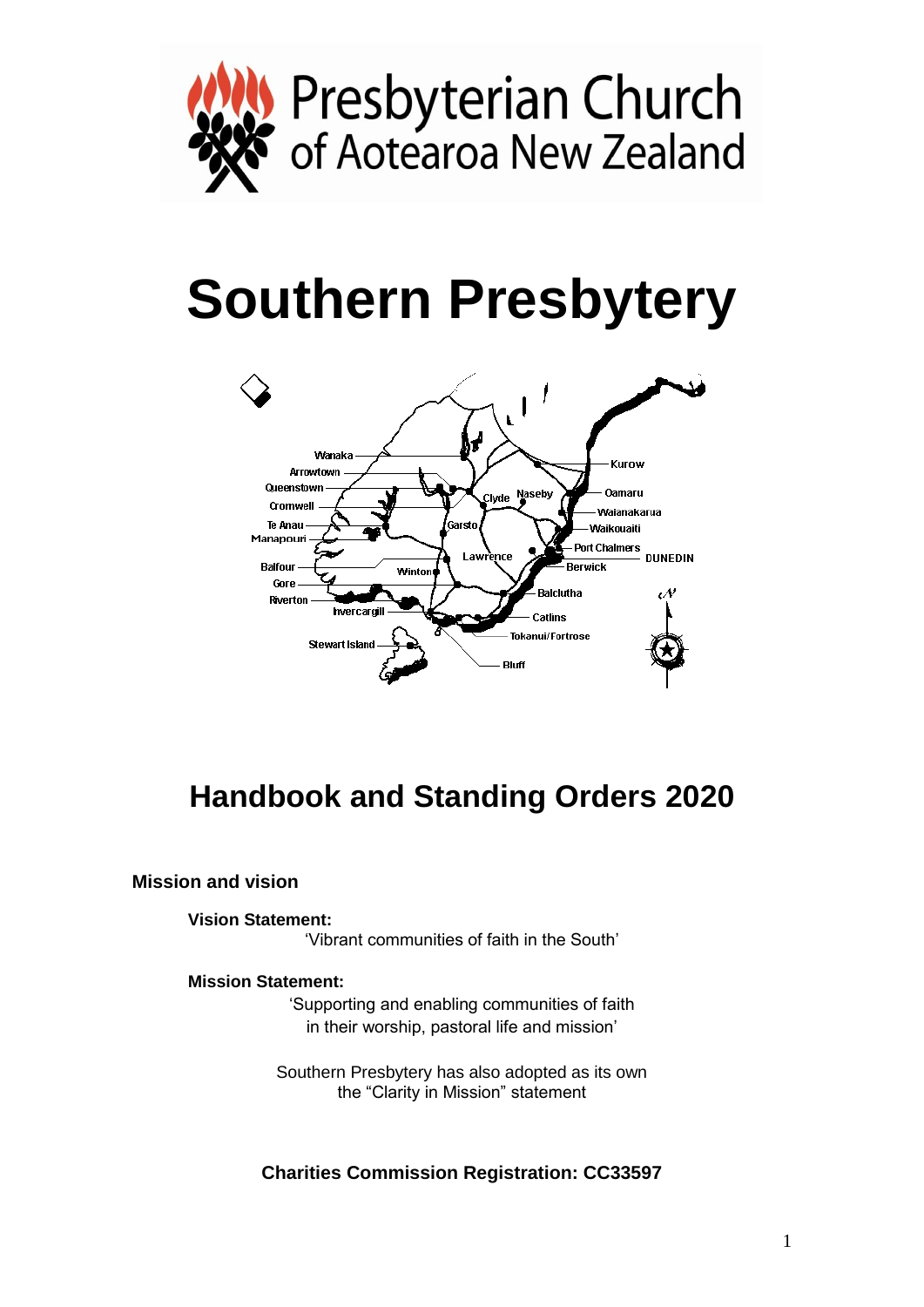# **Responsibilities of the Southern Presbytery**

**The primary authority for the role of the Southern Presbytery is the PCANZ Book of Order – Chapter 8. A link to this document is found on [www.presbyterian.org.nz](http://www.presbyterian.org.nz/)**

In order that our congregations and 'Regional Groups' can focus their resources and energy on mission the Southern Presbytery will

- 1. provide a collective regional link between congregations and the General Assembly
- 2. exercise executive, judicial, and administrative 'governance' over the members, church councils, congregations, recognised ministries, ministers, ministry interns, and licentiates within its bounds
- 3. exercise authority in relation to any matter committed to its charge by the General Assembly and make proposals to General Assembly
- 4. cultivate a sense of community amongst the congregations and recognised ministries accountable to Presbytery for their worship, life, and mission
- 5. contribute significantly to the health and wellbeing of the congregations and recognised ministries within its boundaries by actively
	- a. seeking resources of excellence to enrich the worship, life and mission of its congregations and their leaders as they engage with their communities
	- b. encouraging the establishment of missional networks accountable to Presbytery for mutual mentoring and sharing strategic resources
	- c. recognising new forms of mission and service to the community
	- d. conducting parish reviews as set out by General Assembly
- 6. oversee the provision of healthy effective ordained leadership by
	- a. ordaining licentiates, inducting ministers, commissioning local ministry teams
	- b. ensuring effective pastoral care, supervision and continuing development of the ordained ministry within its bounds
	- c. establishing effective ministry settlement boards where required
	- d. dissolving pastoral ties where Presbytery is of the opinion that the ends of ministry are not being served.
- 7. administer the property and finances belonging to presbytery or held in trust on its behalf and supervise and oversee congregational property matters, and fix and recover levies on congregations for the work of the Presbytery
- 8. maintain ties with church schools and social services agencies and ecumenical partners

# **In carrying out their role the Presbytery will**

- 1. Hold meetings that are well run, informative, interactive, spiritually enriching and enjoyable
- 2. Communicate effectively
- 3. Relate to one another with wisdom and grace.
- 4. Attend promptly to all financial and property matters in an open and supportive manner
- 5. Identify all those organisations and situations of the wider Church that need its input and provide informed comment
- 6. Acknowledge the Treaty of Waitangi
- 7. Include all cultures and ethnicities in the Presbytery, particularly Tangata Whenua Pacific Island, South American and Chinese faith communities
- 8. Encourage and support initiatives for families and young people across the Presbytery
- 9. Acknowledge and respect uniting and co-operative venture parishes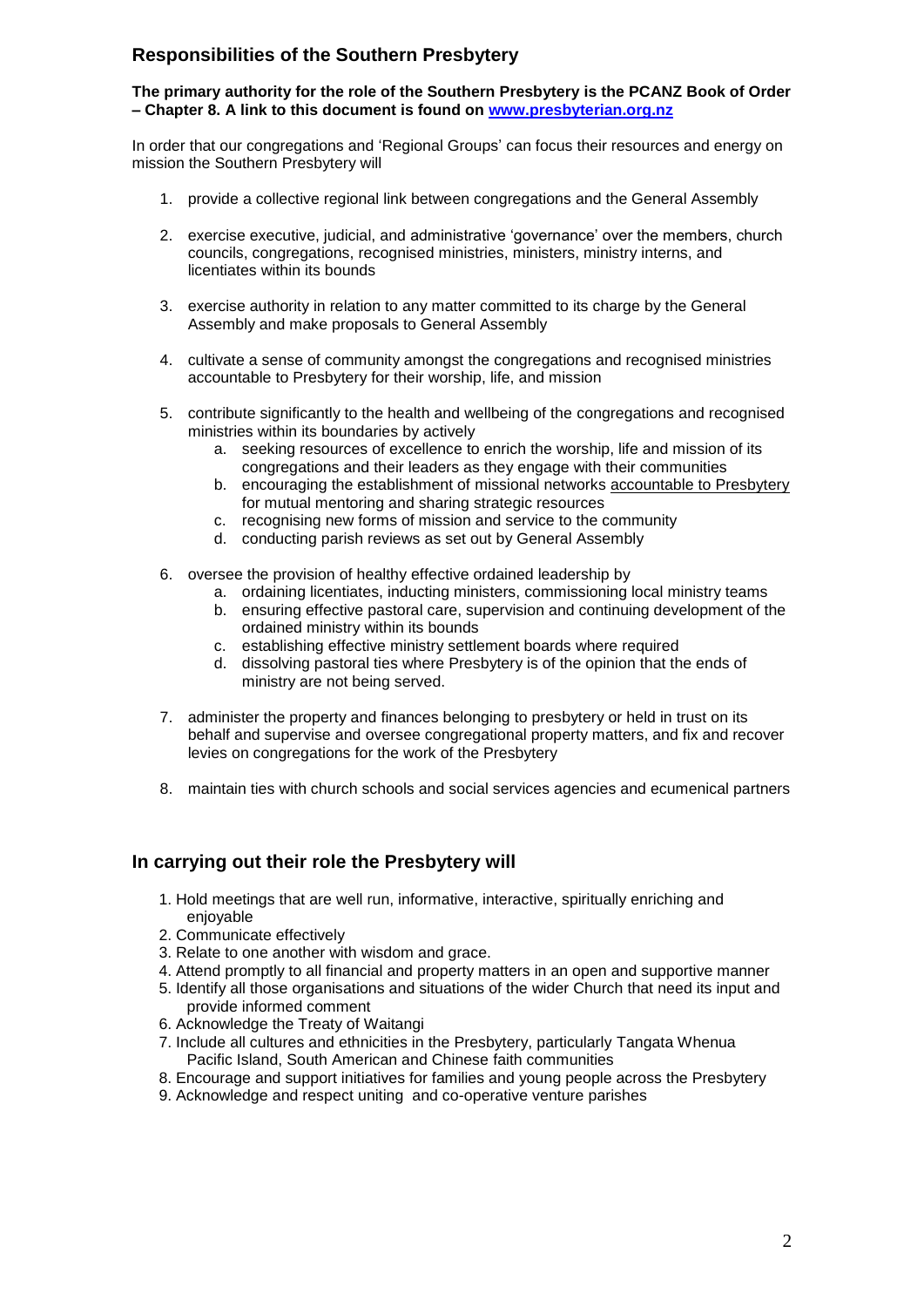# **Profile**

**Southern Presbytery** comprises *66* parishes in the geographical area south of the Waitaki River, covered by the Dunedin, North Otago, Central Otago, Clutha, Mataura and Southland regions.

- 60 Presbyterian
- 6 Co-operative parishes with other denominations

**Southern Presbytery** has a relationship with two Presbyterian Church schools:

- Columba College
- John McGlashan College

**Southern Presbytery** has involvement in Ecumenical Chaplaincies:

- Dunedin Hospital
- Otago Uni & Polytechnic
- Aged Care Dunedin

**Southern Presbytery** has involvement with:

- Presbyterian Support Otago, and Presbyterian Support Southland
- Knox Centre for Ministry and Leadership
- Synod of Otago and Southland

**Southern Presbytery** has cross-cultural engagement in the parishes through:

- Pacific Island congregations situated in North East Valley, and First Church Dunedin (Cook Islands and Samoan);
- The Dunedin Chinese Church
- Brazilian congregation in the Wakatipu Community Church
- Individual Maori and Pacific Island ministers leading primarily European congregations

**Southern Presbytery** is a partner in the UCANZ Regional Forum of three partner churches, Anglican, Methodist and Presbyterian. Leadership is provided by our Moderator and Executive Officer along with the ministers of our CV parishes.

#### **Southern Presbytery** nominates members for:

- Presbyterian Support Otago
- Presbyterian Support Southland
- Tirohanga Campsite Committee
- Columba Campsite Committee
- Iona Campsite Committee
- Hospital Chaplaincy Council (Dunedin)
- Southland Interchurch Council on Hospital Chaplaincy (Invercargill)
- Southland Tertiary Chaplaincy Trust Board (Invercargill)
- Otago-Southland Tertiary Chaplaincy
- Inter-Church Trade & Industry Mission
- Otago Seafarers' Society
- Churches' Education Commission

#### **Synod of Otago and Southland:**

There are some joint workgroups of Presbytery and Synod – these are:

- o Joint Nominating Committee
- o Joint Property Workgroup
- $\circ$  Presbytery-Synod dialogue exploring greater cooperation and engagement

Presbytery has two associate members on the Synod Executive and the Synod likewise has two associate members on the Presbytery Council.

The Synod has the following committee structure:

- Executive Committee
- Educational Fund Committee
- Ecclesiastical Fund Committee
- Mission & Evangelism Fund Committee
- National Commitments Committee
- Property Commission
- $\bullet$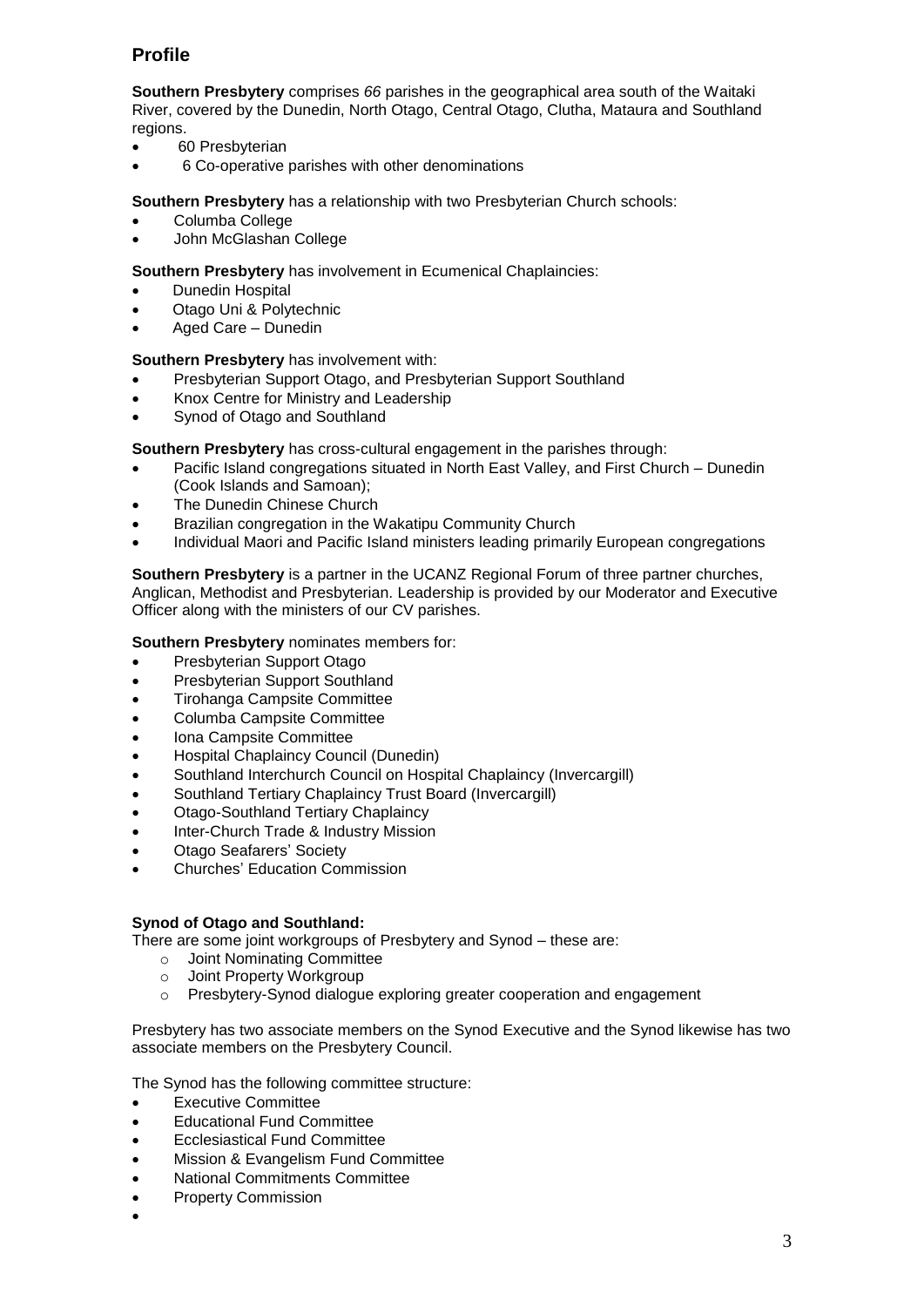# **Members**

**Southern Presbytery** consists of the following:

- Ministers appointed to ministry roles in a congregation (Presbyterian, Union or Cooperating Venture)
- One Elder commissioned by each Church Council as their Presbytery Elder (see also BOO 8.9 (2) and (3)
- Ministers in Chaplaincy in the Southern Presbytery area
- Young Adult representatives
- Ministers appointed by General Assembly with Knox Centre for Ministry and Leadership
- Other Ministers who participate actively in, and are able to contribute to the worship, life and mission of the Presbytery, who are appointed as additional full voting members by the Presbytery, subject to review of their appointments by the Presbytery at intervals of not more than 3 years. These include retired ministers who have sought the role of "Senior Active Ministers" of the Presbytery.
- Other ministers, licentiates, chaplains, elders or young adult representatives whom a Presbytery may invite to become members of Presbytery for a specific time.
- If the ministry settlement for a congregation is a Local Ministry Team, one member of that team elected and commissioned by the Church Council to take the place usually occupied by a minister (in addition to a Presbytery Elder)
- Synod of Otago and Southland employees may also be granted Presbytery membership
- Presbyterian Women (appointed by the national committee of Presbyterian Women) **See Book of Order Chapter 8, for full details of Membership**

# **Officers of Presbytery**

- A Presbytery must
	- o Elect a Moderator
	- $\circ$  Elect or appoint a Presbytery Clerk currently combined with the role of Executive Officer.
	- o Elect or appoint a Treasurer

# **Presbytery Staff Members**

- o Executive Officer: Rev Alan Judge
- o Treasurer: Bronwyn Miller<br>
o Treasurer Sunnort Person
- Treasurer Support Person: Roslyn Boyes

# **The Moderator**

 A Moderator is elected bi-annually by Presbytery and convenes the Presbytery Council meetings, and the Presbytery Meetings (currently twice each year). The moderator's role description is copied below:

# **Role Description for Southern Presbytery Moderator**

Nomination Process:

 $\bullet$ 

*The Nominating Committee will call for nominations from Church Councils and Presbytery Members for a Moderator Designate of Presbytery, providing a role description and nomination form for biographical, skills and experience data. After assessing nominees, nominations will be forwarded to the Presbytery Council who will arrange an election at a Southern Presbytery Meeting.*

# **Book of Order prescribes:**

8.11 Moderator of presbytery

- (1) The Moderator of a presbytery must
	- (a) constitute, preside over, and generally direct the business of the meetings of presbytery to ensure due order and efficiency,
	- (b) exercise pastoral oversight over members of presbytery, and
	- (c) perform other duties that may be prescribed by the supplementary provisions.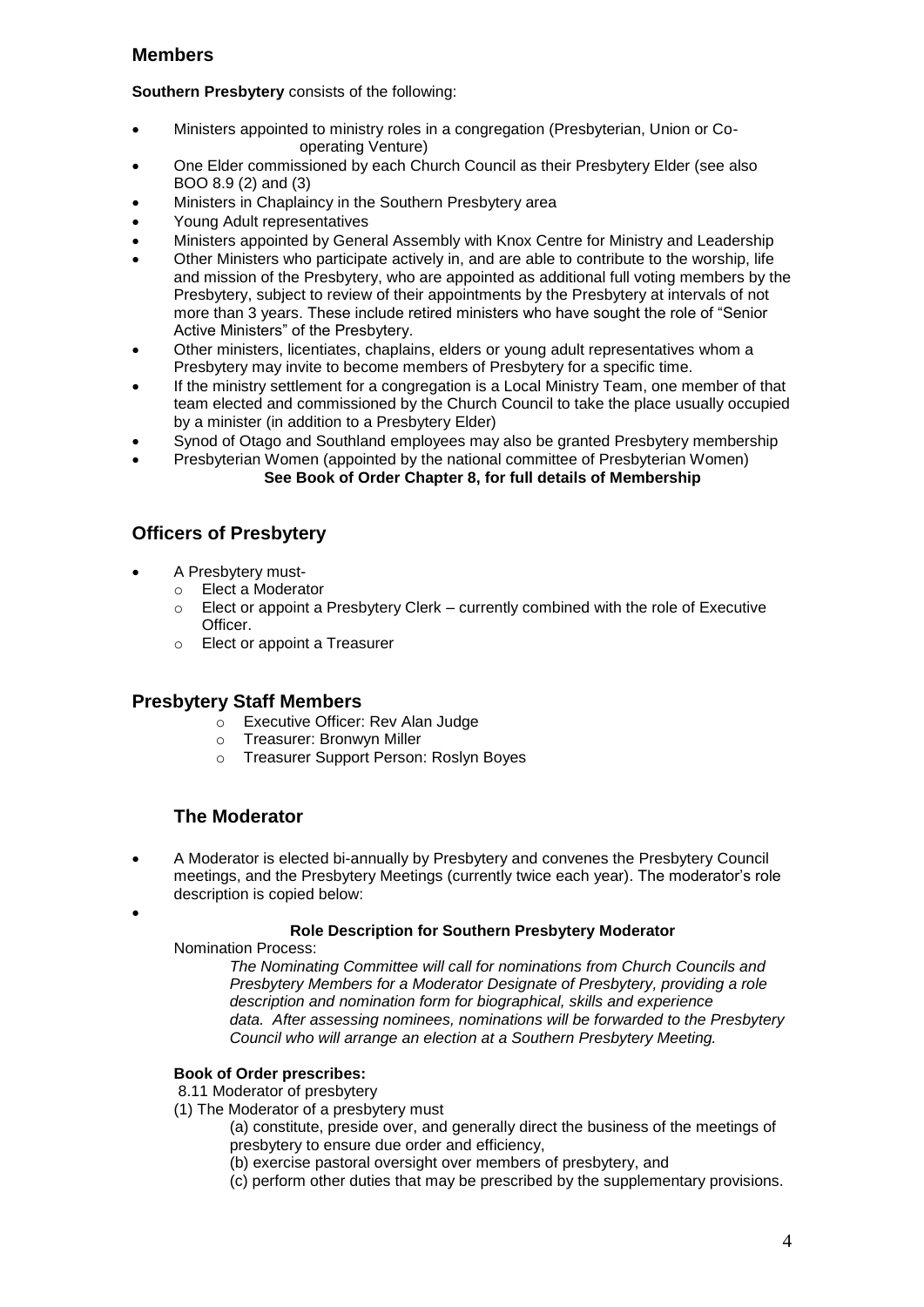- Moderate meetings of Presbytery Council, and any associated meetings to do with the Council
- $\checkmark$  Moderate the Presbytery Meetings {currently two each year} and be involved with the planning for these
- $\checkmark$  Officiate at ordinations, inductions, licensing services, opening and closing of church buildings (or deputise another person to do so)
- Represent the Presbytery at ecumenical events, and special occasions of parishes etc.
- Represent the Presbytery at national gatherings with other Presbyteries and the national service team
- $\checkmark$  Present Presbytery Report at General Assembly (or deputise a previous Moderator or another Presbytery member to do so)
- $\checkmark$  Attend Synod Executive and other Synod Committees
- $\checkmark$  From time to time be involved with the Ministry Workgroup and visiting parishes needing Presbytery's assistance
- $\checkmark$  Attend to a significant amounts of email correspondence, some involving personal and sensitive material
- $\checkmark$  Presbytery Council has noted (Feb 2019):

A Value for Presb Council – that Moderators (and council members) endeavour to include use of Te Reo in Presbytery Council meetings. Moderators to include Karakia in Te Reo at Presbytery Gatherings. Invest in Moderator elect year by providing support for the Moderator designate to learn Te Reo Maori.

#### **Please note the role involves three phases**

- One year as Moderator Designate from date appointed & member of Presbytery Council
- Two years as Presbytery Moderator, Moderator of Presbytery Council
- One year as Past Moderator & member of Presbytery Council

Presbytery reimburses expenses and makes a contribution (currently \$8,000 pa) towards the Moderator's Parish (or to the Moderator themselves).

# **The Presbytery Clerk / Executive Officer** is responsible for

- o keeping the records of the Presbytery.
- o recording the Minutes for all Presbytery Council meetings and the Presbytery Meetings,
- o the handling of all inward/outward correspondence, Presbytery business, and queries
- o forwarding business and correspondence to the appropriate Workgroup,
- $\circ$  providing advice on meeting procedure and regulations to the Moderator and Commissioners.
- o The Clerk is also the Presbytery Privacy Officer.
- $\circ$  Presbytery licensing, inductions, and ordinations. The Executive Officer prepares the agenda. When called upon read the formula before it is signed.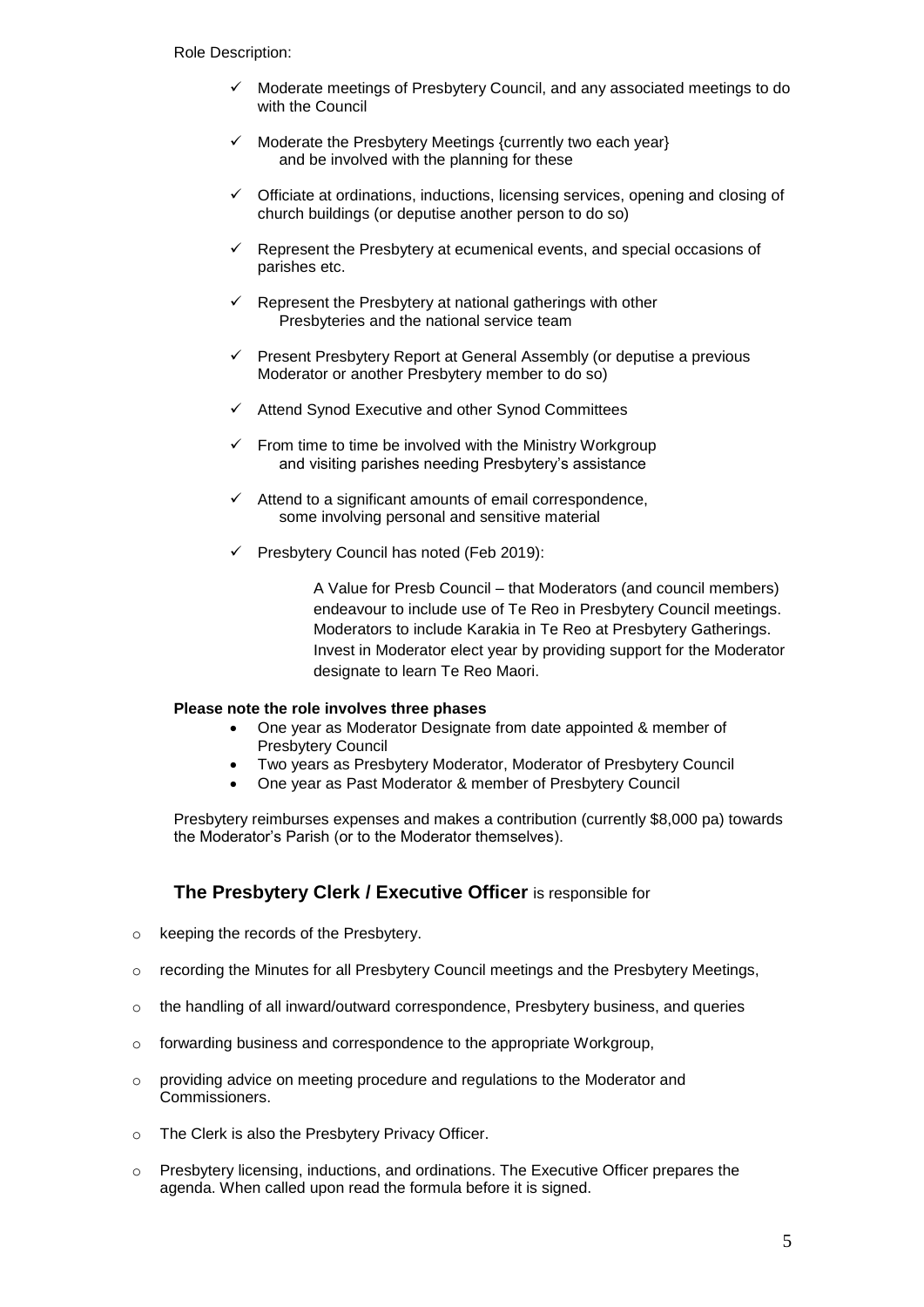- o Full meetings of Presbytery. Oversee planning and registrations. In consultation with Moderator and Presbytery Council, contact speakers, and those presenting reports. Prepares various reports for distribution prior to Presbytery meetings. Delegates tasks to Presbytery Council members as required.
- o Presbytery Workgroups.
	- $\checkmark$  Serves as an ex officio member of the all workgroups and carries out administration work for these workgroups as required.
	- $\checkmark$  Acts as executive secretary to the Convener of the Ministry Workgroup, and to the Convener of the Parish Reviews Workgroup, and assisting with, record keeping and administrative tasks of workgroups.
	- $\checkmark$  Resourcing conveners of workgroups and assisting them with their role development.
- $\circ$  National. Attend meetings of Presbytery Administrator's where and when they are called, along with any other meeting of strategic value.

# **Treasurer:**

The Treasurer is responsible for

receiving monies,

paying accounts,

invoicing congregations for levies,

keeping appropriate records,

preparing annual financial statements,

completing the requirements of Charities Services

and reporting to Presbytery as required, through the Finance Workgroup.

#### **Election of Moderator of Presbytery**

The Nominating Committee will call for nominations from Church Councils and Presbytery members for a Moderator Designate of Presbytery, providing a role description and nomination form for biographical, skills and experience data. After assessing nominees, nominations will be forwarded to the Presbytery Council who will arrange an election at a Southern Presbytery Meeting. The timetable for the election of the Moderator of Presbytery is:

- Call for nominations (and profiles) from parishes (bi-annually) in May for the role of Moderator
- Close off nominations 6 weeks prior to the Presbytery meeting,
- Distribute nominees and profiles to the Nominating Committee, who will confirm good standing status for nominees and seek further nominations if this seems necessary.
- Nominations presented to Presbytery Council who are requested to place the nominations before the next Presbytery meeting and arrange for an election process
- Election at a full Presbytery Meeting of the Southern Presbytery.
- Moderator Designate is a member of the Presbytery Council for one year prior to taking up the position of Moderator the following year.
- Moderator Designate takes up role of Moderator at the last Presbytery Meeting the following year, or other suitable occasion.
- Retiring Moderator remains a member of the Presbytery Council for a further year.

# **Election or appointment of the Clerk (& Executive Officer)**

A Presbytery may elect or appoint a clerk for a period of not more than 5 years, and may reappoint the clerk for a further term or terms (Book of Order 8.12)

 $\circ$  The task of appointing the Presbytery Clerk rests with the Presbytery Council, and affirmed at a full meeting of the Presbytery.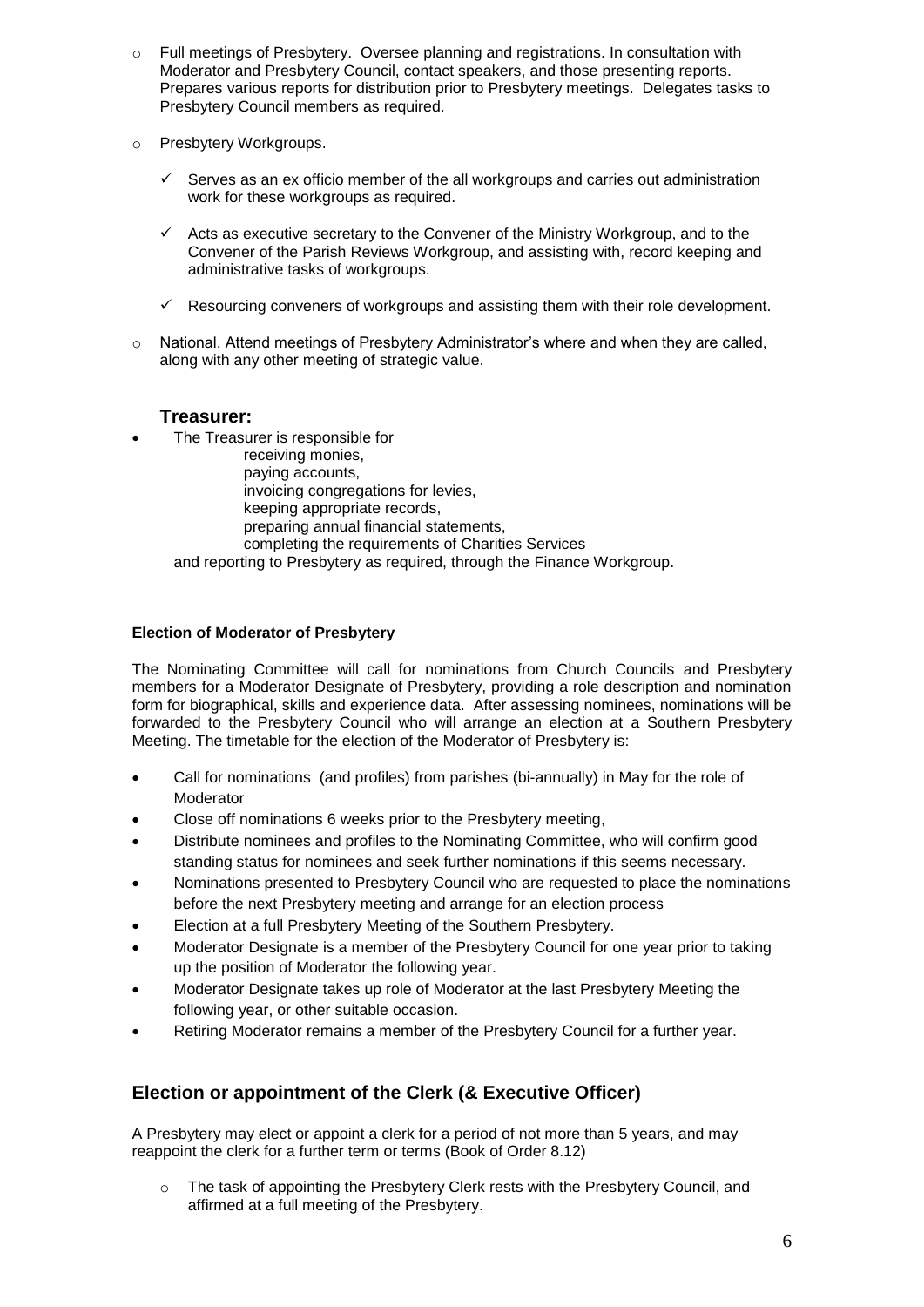- $\circ$  An appraisal of the position will take place whenever a new appointment or reappointment is necessary.
- $\circ$  When the position becomes vacant, due to retirement, resignation or the current Clerk / EO is not seeking reappointment, the Presbytery Council will form a Task Group to review the job description and schedule of duties, and advertise the position.
- o The Task Group will appoint a selection panel to interview candidates.
- $\circ$  The selection panel will forward their recommendation of the successful candidate to the Task Group and then to the Presbytery Council which will make the appointment.

### **Election or appointment of the Treasurer**

A Presbytery may elect or appoint a treasurer for a period of not more than 5 years, and may reappoint for a further specified number of years if it is in the best interests of the Church. (Note: there is no length of appointment in the Book of Order)

- o The task of appointing the Treasurer rests with the Presbytery Council, and affirmed at a full meeting of the Presbytery.
- $\circ$  An appraisal of the position will take place whenever a new appointment or reappointment is necessary.
- $\circ$  When the position becomes vacant, due to retirement, resignation or the current Treasurer is not seeking reappointment, then a job description and schedule of duties will be drawn up and the position advertised.
- $\circ$  The Presbytery Council will appoint a selection panel to interview candidates.
- o The selection panel will forward their recommendation of the successful candidate to the Presbytery Council which will make the appointment.

#### **Auditors**

- o Annually appoint an auditor of financial accounts of the Presbytery
- o Bi-annually appoint an auditor of minutes of the Presbytery to report to the Assembly AES.

# **Presbytery Council**

Book of Order 8.2 (4) notes

(b) The presbytery council has the powers of the full presbytery in all matters other than the approval of the presbytery budget or imposition of a levy, or voting on matters referred under the special legislation provisions.

# **Rotation and term of appointment of the Presbytery Council**

The term of appointment for membership of the Presbytery Council, is for three years, with a possible extension of a further three years, and then a stand down year must be taken. A rotation of members to be arranged by the Nominating Committee. This same process, [as regards rotation and the 3 + 3 terms of appointment], also applies to workgroups and leadership of Regional Groups.

# **Presbytery Council Membership**

- $\checkmark$  The Moderator is convener of Presbytery Council except where they wish to participate in the discussion then they must stand aside.
- $\checkmark$  The Moderator designate is a full member of the Council until inducted as Presbytery Moderator
- $\checkmark$  The Executive Officer is a non-voting associate member of the Presbytery Council.
- $\checkmark$  The leadership of each Regional Group will appoint one member to Presbytery Council noting the rotation and time limits mentioned above. This person is responsible for connecting the Presbytery Council and the leadership of the Regional Group.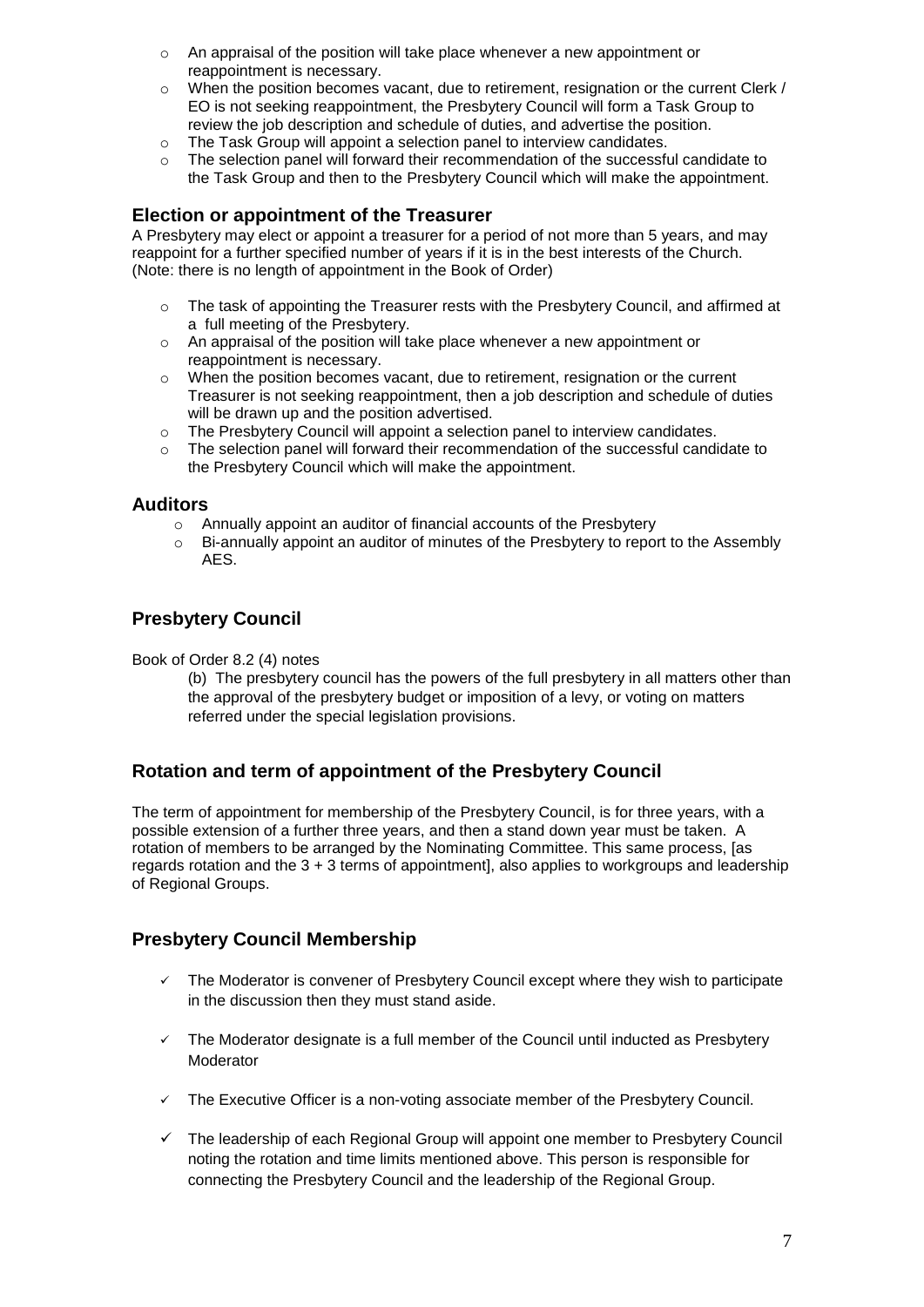- $\checkmark$  Four additional members of Presbytery Council will be nominated to a full Presbytery meeting by the Nominating Committee who are asked to ensure a breadth of perspectives and leadership skills as well as gender balance etc.
- $\checkmark$  The Presbytery's representative on the Council of Assembly is an associate member of Presbytery Council
- $\checkmark$  Synod will appoint two associate members to Presbytery Council

Workgroup conveners, the Presbytery Treasurer and staff members will attend from time to time to discuss key issues and bring the recommendations of the workgroups. They are associate members of Presbytery Council when attending without voting powers, but able to move and second motions. Sometimes they will provide written reports without being in attendance.

# **Professional and Ethical Standards**

It is acknowledged that there are a number of documents which describe the commitments leaders in our churches and Presbytery Council and our workgroups are expected to keep.

The first is the formula signed by ministers and elders when inducted to office. The second is the code of ethics which applies more generally to those in leadership roles within the church. These are copied below:

#### **The Formula**

I believe in the Word of God in the Scriptures of the Old and New Testaments and the fundamental doctrines of Christian Faith contained in the Kupu Whakapono and Commentary, the Westminster Confession of Faith, and other subordinate standards of this Church. I accept that liberty of conviction is recognised in this Church, but only on such points as do not enter into the fundamental doctrines of Christian faith contained in the Scriptures and subordinate standards. I acknowledge the Presbyterian government of this Church to be agreeable to the Word of God and promise to submit to it. I promise to observe the order and administration of public worship as allowed in this Church.

#### **PCANZ Code of Ethics**

1. The PCANZ, as a part of the church of Jesus Christ, is committed to conducting itself in accordance with the Gospel so that all people are treated with honesty, transparency, dignity, and respect.

2. People representing or working for the PCANZ (*"the Church"*) are required to abide by this *Code of Ethics*. This includes *ministers, employees,* and *volunteers.{* These terms are defined in the PCANZ Conditions of Service Manual}.

3. This Code is to be read in the context of, and along with, the *Book of Order* and the Church's *Conditions of Service Manual.* It reflects the standards of conduct expected because of the special relationships of pastoral care and ministry in which the Church is engaged. It is supported by subordinate documents that address particular areas of practice within the church.

4. People representing or working for the Church will:

#### 4.1 **Demonstrate high ethical standards of behaviour at all times.**

This recognises obligations of truthfulness and confidentiality towards people the Church deals with, together with an acknowledgement that it is unacceptable to subject people to exploitation, harassment, or abuse, whether financial, sexual, physical, psychological, spiritual, cultural or otherwise in any discriminatory way, nor to take advantage of any vulnerability of others. All dealings with others will be characterised by compassion and natural justice.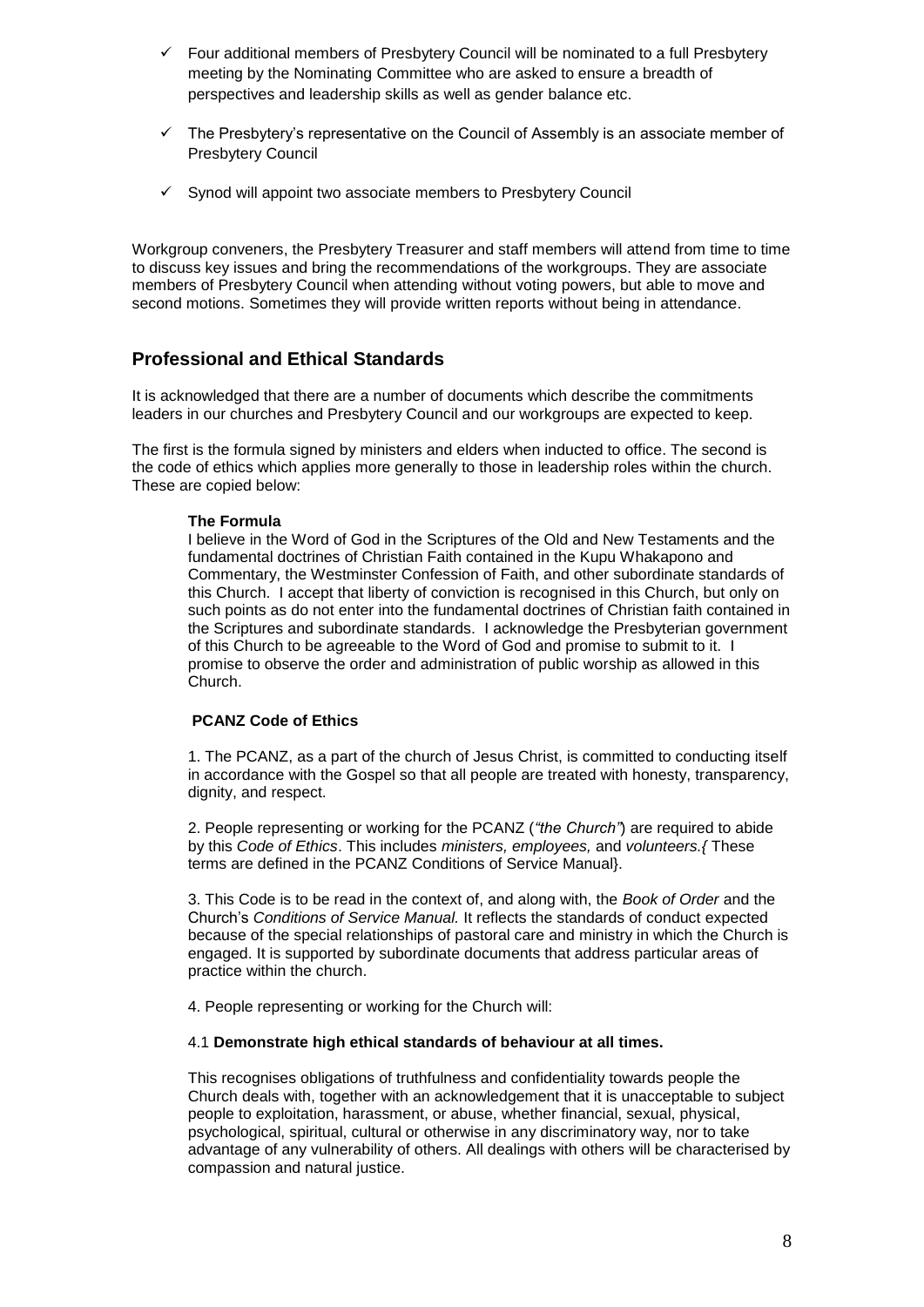#### 4.2 **Demonstrate appropriate levels of competence commensurate with the role and task undertaken.**

This recognises obligations of using appropriate supervision; regular opportunities for spiritual growth; stewardship of time and talents; personal upskilling and recreation; awareness of strengths and limitations; collegiality and respect for others within the Church; recognition and respect for boundaries; and the need to ensure the health, safety, and wellbeing of those with whom the Church interacts is protected and enhanced.

#### 4.3 **Comply with the laws and usages of the Church and the laws of the communities in which the Church operate.**

*Issued by the Council of Assembly 17 March 2018*

# **Workgroups**

- Presbytery carries out its oversight and governance through the work of its Workgroups which report to Presbytery regularly. Each has terms of reference in the appendices below. Approximately 70 Presbytery members are participants in these workgroups. The workgroups are:
	- $\triangleright$  Property (joint WG of both Presbytery and Synod)
	- $\triangleright$  Finance
	- $\triangleright$  Parish Reviews
	- $\triangleright$  Ministry
	- $\triangleright$  Candidates
	- $\triangleright$  New Directions (being formed in 2020)

# **Presbytery has also established a Presbytery Constitutional Commission which advises Presbytery, its officers, Presbytery Council and workgroups and full Presbytery meetings on issues of a constitutional nature including how the Book of Order, Synod Regulations and related legislation affect the Presbytery.**

 Presbytery has adopted a **"Delegations Policy"** which delegates some Presbytery functions to workgroups. These matters do not need to be ratified by Presbytery Council.

> The Nominating Committee is similar to workgroups but stands at a little distance enabling it to bring recommendations of workgroup and Presbytery Council membership directly to the full Presbytery. It is a joint committee of Presbytery and Synod also bringing recommendations to the Synod annual meeting for membership of Synod committees.

- The Conveners of the Workgroups are nominated by the Nominating Committee and then appointed by Presbytery at a Presbytery Meeting. When necessary interim appointments can be made by Presbytery Council and confirmed at the next Presbytery meeting.
- The term of appointment of Conveners and workgroup members is three years, with a possible extension of a further three years, then a compulsory stand down year. Membership is confirmed by Presbytery annually.
- Conveners can attend Presbytery Council as associate members (non-voting) to present reports and recommendations. Each convener works closely with a designated Presbytery Council member who presents reports and recommendations when conveners are not present.
- All Presbytery members are expected to be available to be an active member of a Workgroup unless committed to a planning group for Regional groups, or a specific task group or policy group in the National Church or Presbytery**.**
- From time to time, a specific task group may be put in place, which includes members of Presbytery and others co-opted from outside the Presbytery that requires particular skills not available from its Presbytery membership.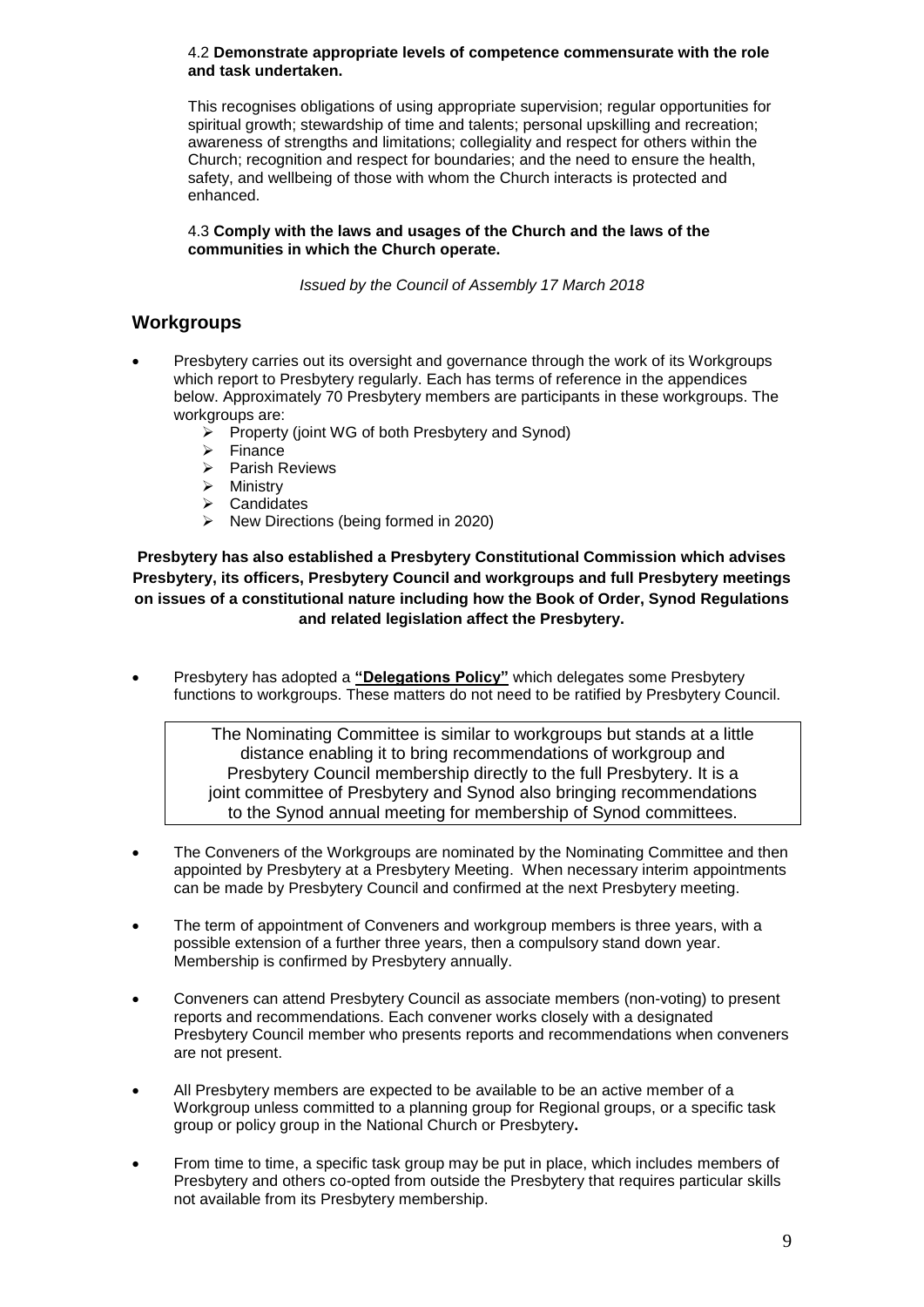- When members are co-opted to a Workgroup such action should be reported to Presbytery Council.
- Each workgroup is to report on its work, including within the report matters which have been handled by the workgroup, including those "Presbytery decisions" made under delegated authority.
- Each workgroup is asked to prepare their own budget and submit to the Treasurer for the annual budget round.
- Convener to authorise any re-imbursements for individual workgroup members, prior to sending account to Treasurer.

# **Presbytery Council Executive**

A Presbyytery Council Executive has been formed consisting of the Moderator, Moderator Designate MD (or previous moderator where there is no MD), Executive Officer and Convener of Ministry Workgroup.

The Executive has delegated authority to deal with emergency situations and administration.

# **Preparation for the Presbytery Council Meeting**

- All correspondence, reports, notices of motion for the attention of the Presbytery Council, and the wider Presbytery, should be sent to the Presbytery Executive officer [alan@southernpresbyterians.nz](mailto:alan@southernpresbyterians.nz) This is essential so that the Executive Officer can keep track of the business of the Presbytery
- The Presbytery Council meets either by e-meeting or face to face, email or Skype / Zoom. Currently Presbytery Council meetings are 5 times per year, plus one combined meeting with the Synod Executive Committee.
- Apologies to be recorded for absence from a meeting of the Presbytery Council are to be notified to the Executive Officer prior to the commencement of the meeting. A member whose apology for absence has been recorded is entitled to dissent, at the next meeting, to any proceedings of the meeting from which they were absent.
- The agenda will usually be circulated to the Presbytery Council five days before the meeting. The agenda will include, reports and recommendations, and copies of any relevant papers. A list of correspondence will be circulated the day before the meeting. Council members may consult the Executive Officer and/or conveners for clarification of any item of business.
- E-meetings: A discussion can take place using 'reply to all' on the email, and any amendments or changes agreed to. Any Council member can ask for an item to be held over for discussion until a face to face meeting is held.Recommendations agreed by emeeting will be ratified at the next face to face meeting of the Council, and recorded in the Minutes of that meeting.
- All Workgroup Conveners to send a written report (emailed) to the Executive Officer a week prior to meeting of Presbytery Council unless they have nothing to report or recommend.
- Terms of Reference:
	- Appendix 1: Finance Workgroup
	- Appendix 2: Property Workgroup
	- Appendix 3: Parish Reviews Workgroup
	- Appendix 4: Ministry Workgroup
	- Appendix 5: Candidates Workgroup
	- Appendix 6: Nominating Committee
- The Presbytery Council may use a comprehensive motion for recommendations from Workgroups to allow the efficient conduct of business.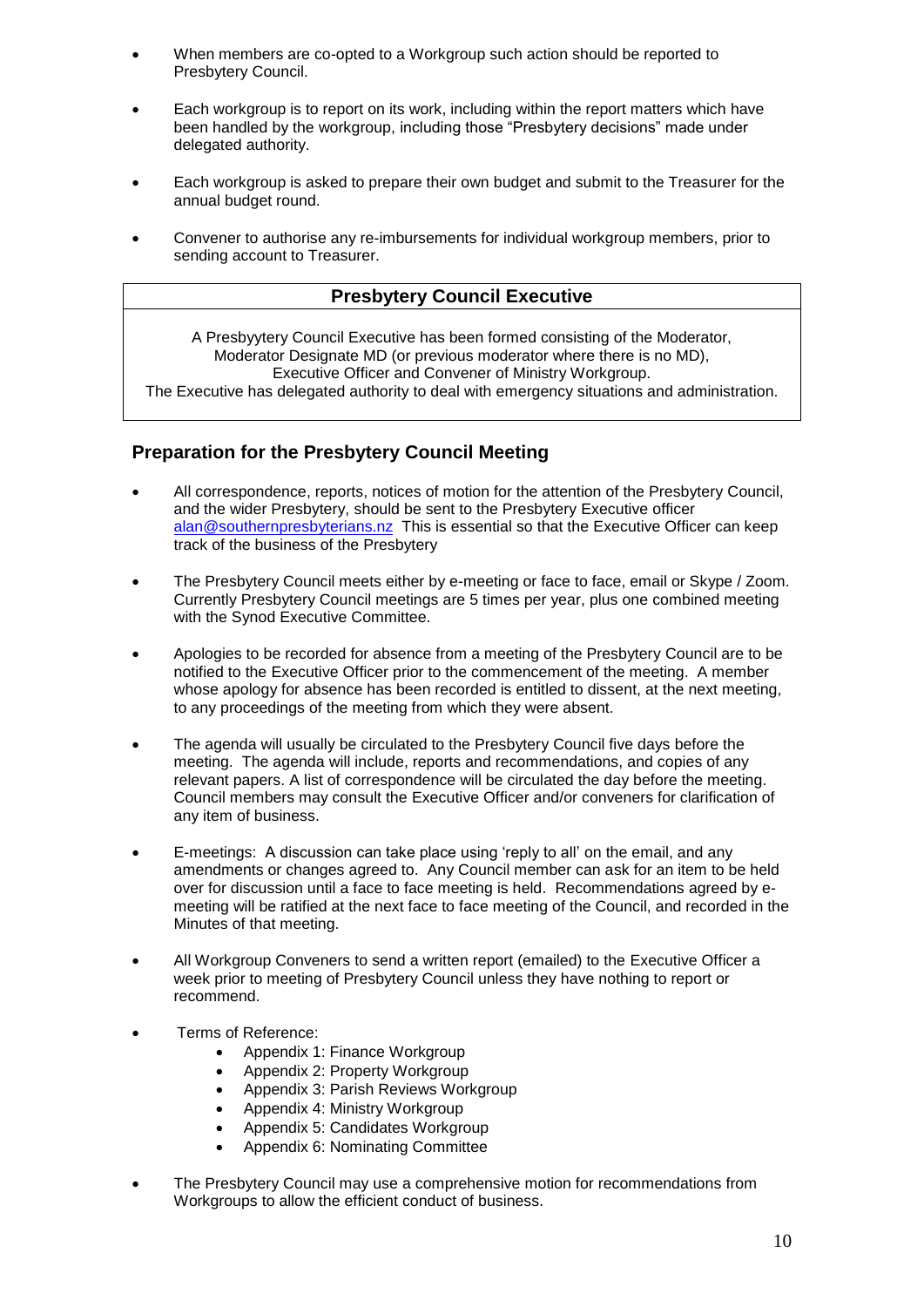- Presbytery Council will be responsible for:
	- approving Presbytery commissioners to the General Assembly. Council will carefully note the guidelines provided by the Book of Order and Council of Assembly. This needs to be done 6 months prior to each GA.
	- > nominating members for PCANZ bodies; eg. Council of Assembly, PCANZ Nominating Committee, Assembly Workgroups etc (usually acting on a nomination from the Presbytery Nominating Committee)
	- $\triangleright$  arranging full Presbytery evaluation and decision making for Presbytery Moderator Designate (nominations will have been received from Presbytery members and parishes)
	- $\triangleright$  agreeing personnel for Presbytery task groups and commissions
- Orders of the Day or similar requests to present information, especially those which 'resource' the Presbytery can be made through the Executive Officer , who will forward the request to the Co-ordinators of the Regional Groups, or to the Presbytery Council for inclusion in a Presbytery Meeting agenda.
- All reports to Presbytery are confidential until they are dealt with by Presbytery Council.

# **Presbytery Meetings (Gathering) Procedures**

- The date of the next Presbytery meeting needs to be confirmed at each Presbytery meeting. This is a requirement under the Book of Order. On rare occasions the Moderator may change the date after appropriate consultation; with Presbytery advised as soon as possible.
- The Presbytery Council will be responsible for deciding the venue, programme, speakers, agenda, Regional Group presentations, orders of the day, for Presbytery meetings (commonly referred to as Presbytery Gatherings), usually two each year.
- The Moderator and the Executive Officer, (with input from the Presbytery Council), will draw up the agenda for Presbytery Meetings, with a timetable for speakers, worship, Presbytery business and fellowship. They will seek a balance between worship, inspirational themes, Presbytery business making and presentations on behalf of the Assembly and Synod. The Assembly Moderator and A.E.S. are invited to come as often as possible to Presbytery meetings.
- The Moderator will moderate (chair) the full meetings of the Presbytery. However the moderator cannot contribute to the substance of the discussion or debate, nor continue to moderate where a conflict of interest is identified, so on occasions they will ask another Presbytery leader to moderate an item of Presbytery business. This acting Moderator is usually the previous Moderator or Moderator designate.
- **Notices of motion** are the way individual members of Presbytery add proposals to the Presbytery agenda. Any member of Presbytery may bring a matter of concern or a notice of motion to the attention of Presbytery. Notices of Motion may be used to raise specific issues. These must be submitted, together with a supporting statement or documentation, via the Presbytery Executive Officer to the Presbytery Council, who will decide in which forum to raise the matter (possibly a full meeting of the Presbytery). Notice of motion should be received at least a week prior to a Presbytery Council meeting preceding a Presbytery meeting. Late notices of motion will only be received if the business is deemed urgent.
- Presbytery Members shall add their name to a record of attendance at meetings of the full Presbytery. The number of those attending, and number of apologies, will be recorded in the minutes of that meeting.
- Notices which relate to the life of the Church may be included with the agenda, at the discretion of the Executive Officer.
- The handing out of material at Presbytery meetings is not allowed without the prior approval of the Moderator.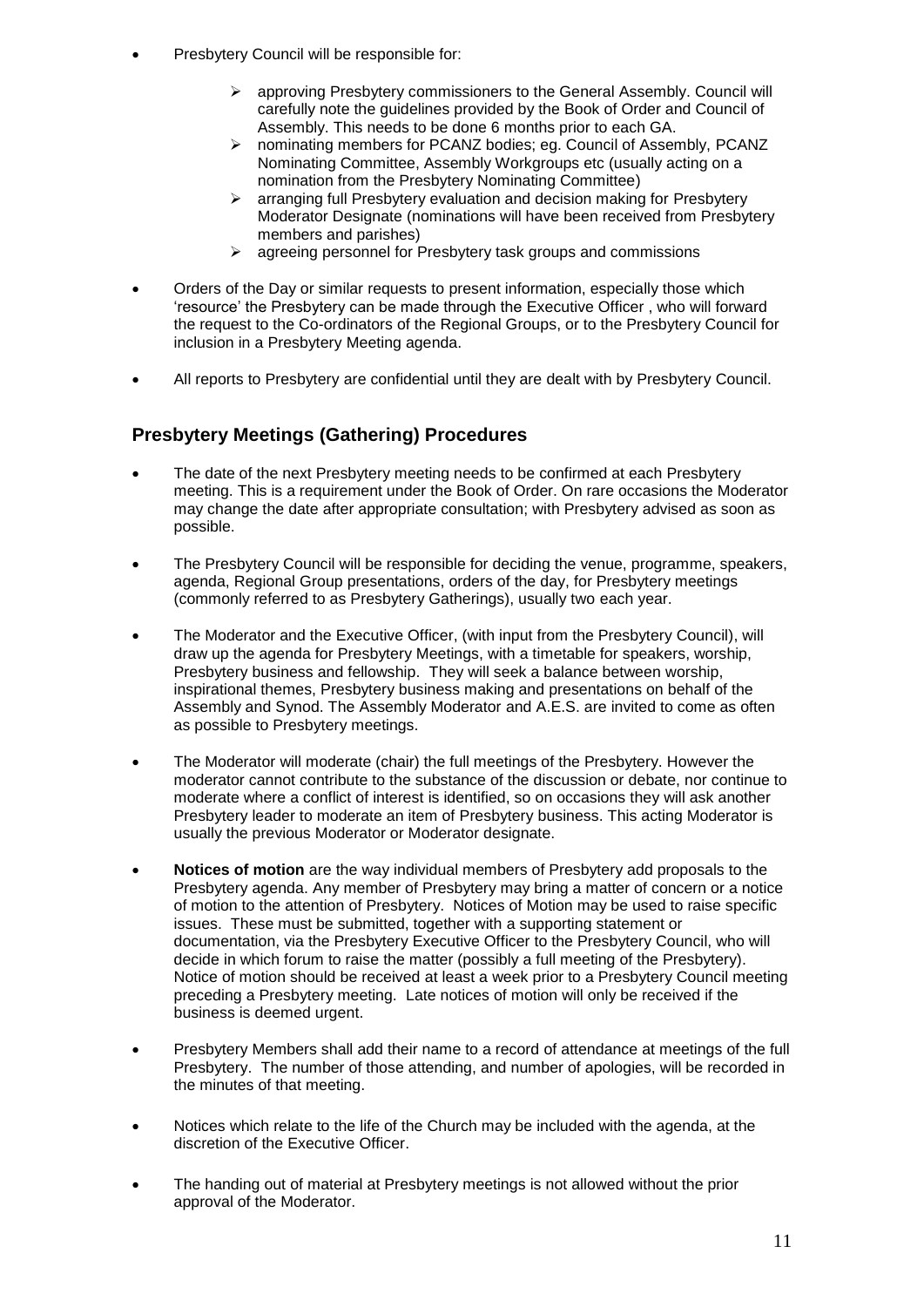Elections will be held for the position of Moderator Designate (bi-annually) The appointment of Workgroup Conveners, and the membership of workgroups will be approved annually, at Southern Presbytery meetings arising from the report of the Nominating Committee.

# **Presbytery Council Minutes**

- The minutes of the Presbytery Council meeting are printed and distributed, firstly to the Council who will be asked to approve the minutes and then emailed to members of the whole Presbytery as soon as possible following approval.
- The minutes to be copied and placed into the Presbytery Minute folder, and after acceptance signed and dated by the Moderator and the Executive Officer. A copy of the finance report will be filed in Presbytery Minute folder along with minutes.
- On a regular basis minutes are lodged with the Presbyterian Archives for safe keeping and those wishing to consult them. On occasions private minutes are recorded where confidentiality issues arise and then kept securely in the Presbytery Office and Presbytery Archives.

# **Full Presbytery Meeting minutes**

- The minutes of full Presbytery meetings, including electronic meetings, are printed and distributed. Formal adoption of minutes will occur at the subsequent Presbytery Meeting. A copy of the finance report will be filed in Presbytery Minute folder along with minutes.
- The minutes will then be copied and placed into the Presbytery Minute folder, and after acceptance signed and dated by the Moderator and the Executive Officer. On a regular basis these are lodged the Presbyterian Archives.
- On occasions private minutes are recorded where confidentiality issues arise and then kept securely by the Executive Officer and Presbytery Archives.

Minutes of both Presbytery Council and Presbytery Meetings will be audited prior to each General Assembly and a report on these submitted to the Assembly Executive Secretary.

# **Regional Groups:**

Each Parish is part of a Regional Group and participation in this group is a core way it relates to the Presbytery. Presbytery members should prioritise participation Regional Group gatherings. They are asked to invite others in their parish to join them.

#### **Meetings:**

Regional Groups will provide the main social and pastoral contact within the presbytery structure. Attendance will be expected of Parish Ministers and Presbytery Elders, but meetings will be open to all (the whole people of God).

#### **Functions:**

Regional Group functions are:

- Personal encouragement, support and pastoral care, ongoing consultation
- Sharing resources for mission in local congregations
- Accessing new resources or skills from outside sources
- Exploring new models of mission and ministry
- Identifying and supporting new growth opportunities
- Responding to minor crises in ministry and parishes
- Organising training events and one-off mission services
- Set mission goals for the region or parts of the region covered by the Regional Group
- Report to the Presbytery meetings on an annual basis

#### **Geographical regional groups:**

Exactly how each Regional Group organises itself and any additional goals are for the group to decide. Each Regional Group has lodged their Terms of Reference with the Presbytery. While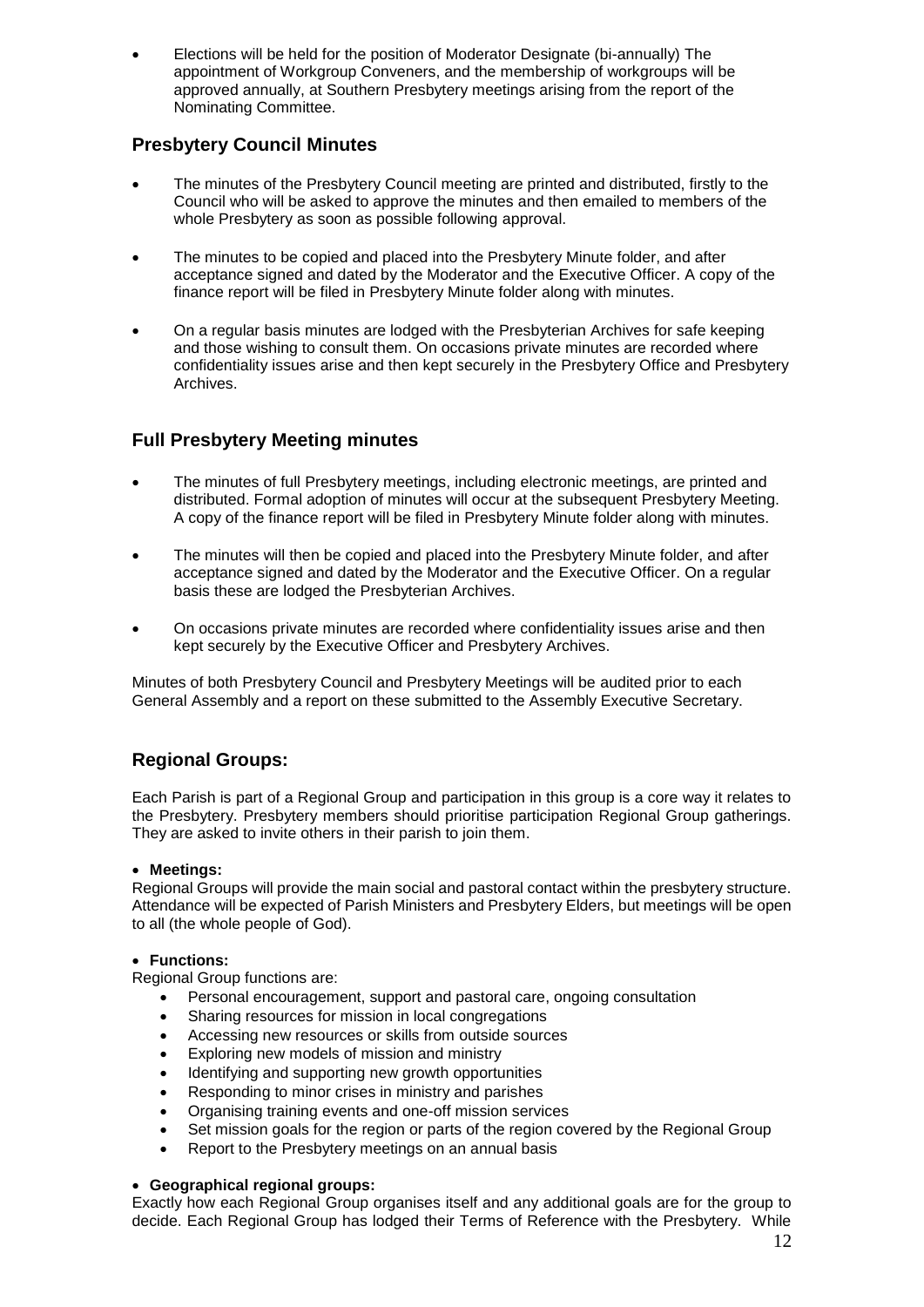the Presbytery will have oversight of all Regional Groups, they are structurally separate from the governance system (Presbytery Council and Workgroups), however, from time to time the Presbytery Council may send issues for discussion to one or more Regional Groups.

#### - **Terms of Reference**

| Appendix 7:  | Southland Regional Group (EquipSouth)        |
|--------------|----------------------------------------------|
| Appendix 8:  | Dunedin North Otago Regional Group           |
| Appendix 9:  | Central Otago Regional Group (Equip Central) |
| Appendix 10: | Clutha Regional Group                        |
| Appendix 11: | Mataura Valley Regional Group                |

It is anticipated other groups of congregations will emerge based on specific needs or interest, or around particular areas of expertise. These will be more voluntary in nature, but will be required to seek Presbytery approval through Presbytery Council to operate and will be expected to report to the Presbytery meetings on their activities. Groups may have a long-term aim or have a predetermined termination date.

# **Standing Orders of Presbytery Meetings**

The term 'Clerk' is used in the following section as during Presbytery meetings the Executive Officer is functioning as Clerk of the Presbytery, an officer of the Presbytery.

- The Moderator may lead the Presbytery in worship or reflection. A member of the Presbytery may request the Moderator to pray at any point in the meeting; the Moderator decides whether this is appropriate and responds accordingly.
- All motions and amendments must be submitted to the Clerk in writing, to ensure they are accurately recorded.
- An amendment may not contradict the motion it is amending.
- **"***That the motion be put".* This motion may not be debated, and may not be moved by anyone who has already spoken in the debate. If carried, this ends the debate, and the motion before the Presbytery is then voted upon. The Moderator may decline to accept the procedural motion if they consider the rights of debate would be infringed.
- *"That Presbytery pass to the next business".* This motion may not be moved by anyone who has already spoken in the debate. The mover and seconder may speak, and it may be debated. If carried, Presbytery moves to the next business without further discussion.
- *"That Presbytery meet in private".*Decisions made when Presbytery meets in private, but not the preceding discussion, may be reported. Reporting should only be to Church Councils, unless Presbytery decides otherwise. The Clerk will only record in the minutes what decision was made outside meeting in private.
- *"That Presbytery meet behind closed doors.***"** Only full and associate members of Presbytery may remain in the meeting. Presbytery decides what, if any, reporting is permitted.
- *"That Presbytery resume in public".* This motion follows the completion of business 'in private' or 'behind closed doors'.
- The mover of a motion is allowed five minutes in which to speak to the motion. The seconder, and other members speaking from the floor, may each speak to the motion for three minutes.
- The mover of a motion is allowed two minutes in which to reply at the end of a debate. The convener of a workgroup has this right of reply for each clause in that committee's recommendations.
- The Moderator has the discretion, when debate has reached a point where further progress towards resolving an issue appears unlikely, to declare standing orders to be suspended for a period, in order that other means for a solution may be explored, or to allow a period for reflection**.**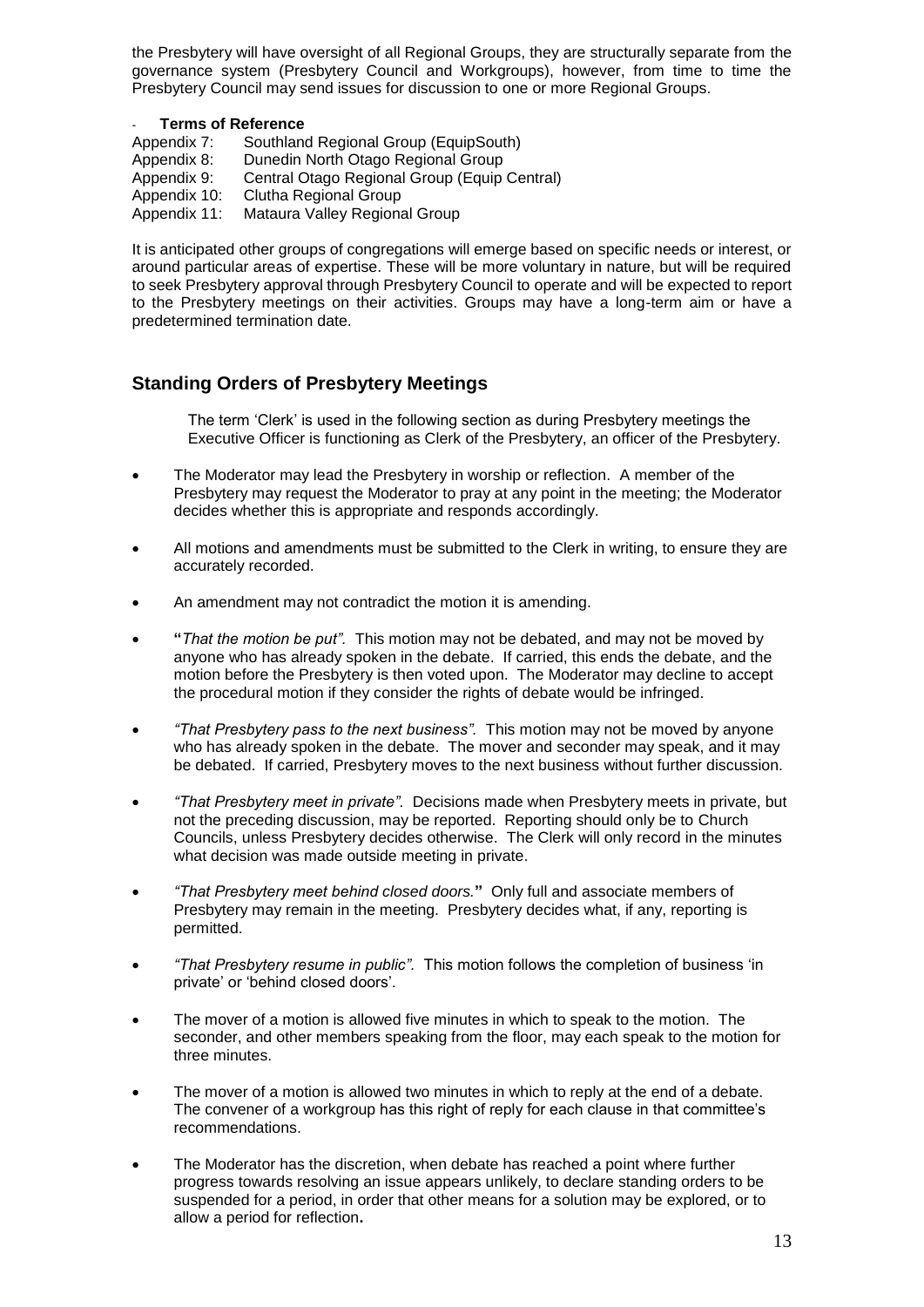- When a vote is put to the Presbytery, the Moderator declares, normally on a voice vote, that the motion, or amendment, has been agreed [no dissenting voices], carried [majority in favour], or lost.
- Any member may ask for a vote to be counted by show of hands, or secret ballot.
- The Clerk alone shall convey the decisions of Presbytery to affected, or interested, parties, except in those instances when it is considered more appropriate for the Moderator to act.
- The Clerk announces the adjournment to include the venue, date and time of the next meeting of the Presbytery Council. The Moderator then adjourns the Presbytery appropriately.

# **Decision-making at the Presbytery Meeting**

Presbytery meeting business is normally conducted by the Workgroups and brought to Presbytery as recommendations for approval. These recommendations may be collected together in the comprehensive motion which is voted on as a whole, with the exception of any items which have been withdrawn from the comprehensive motion. For the remainder of the business, the following is an outline of the procedures:

- 1. The Workgroup Convener, or their representative, or the author of a notice of motion, moves the recommendation. Several recommendations may be grouped and presented, debated and voted on together. Such a grouping will be arranged with the Clerk.
- 2. With the exception of the mover of a motion the time limit for all speakers is three minutes. The Moderator allocates time limits to the movers of motions.
- 3. Any amendment to a recommendation must be given in writing as a notice of motion, unless, in the opinion of the Moderator, it has arisen in the debate. In such instances Presbytery's leave to present the amendment will be sought, and it should be given to the Clerk in writing as soon as it is read to the Presbytery.
- 4. When a recommendation or amendment has been seconded it may be debated. The Moderator has the right to call speakers alternately in favour and opposed. The Moderator may on his or her initiative put before the Presbytery the motion that the question be put.
- 5. Before the vote is put the mover of the motion has the right of reply. When an amendment is to be voted on, the mover of the motion being amended may exercise a right of reply if they have not spoken to the amendment in the debate thereon. The mover of an amendment does not have the right of reply.
- 6. When a motion is being debated and an amendment is moved and seconded, the vote is taken on this amendment before any other amendment may be moved.
- 7. Procedural motions that take precedence and may be moved during a debate are: [a] 'That the question be now put', and [b] 'That the Presbytery pass on to the next business.
- 8. Such motions may not be moved by anyone who has spoken in the debate. They must be moved and seconded without any speeches and no debate will be allowed.
- 9. In the case of Procedural motion [a] being Agreed/Carried, the mover of the motion being debated or, in the case of an amendment the mover of the original motion, may reply.
- 10. In the case of procedural motion [b] being Agreed/Carried, the Presbytery moved on to the next business without any further discussion. [The effect of the motion in this case is that Presbytery does not complete the business of the vote before it.]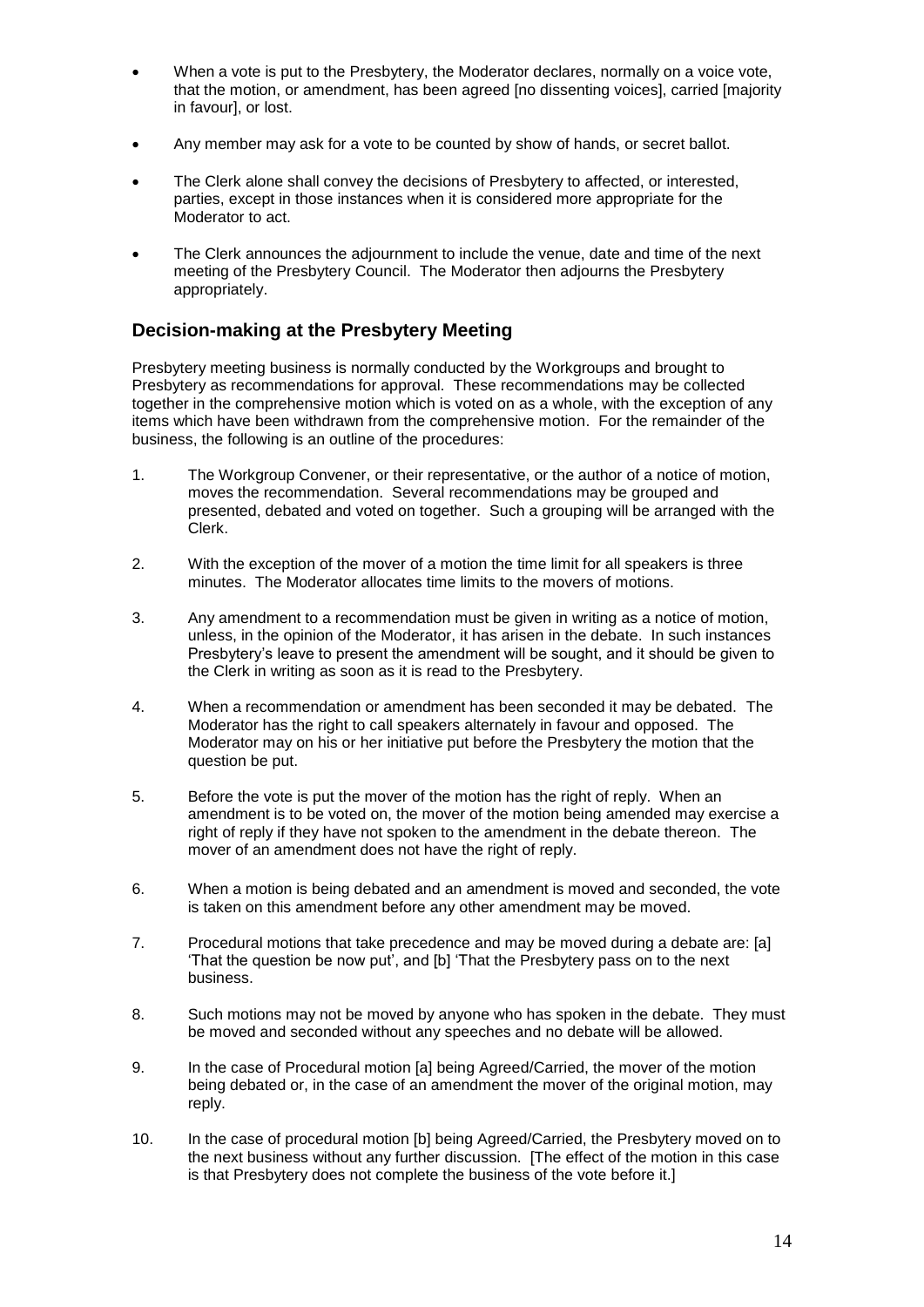- 11. During a debate a member who has not spoken may move 'That the debate be adjourned'. If Agreed/Carried the member so moving has the right to speak first at such time as the debate is resumed.
- 12. A recommendation or motion given on notice may be withdrawn with the leave of the Presbytery.
- 13. Voting is normally on voices. The Moderator or any member may call for a show of hands or a private ballot. After a show of hands the Moderator may call for a count of votes. The Clerk reports to the Moderator the voting in a count of hands or a ballot.
- 14. A member may ask for their dissent to a decision to be recorded, with or without reasons.
- 15. A member may raise a point of order or may challenge the ruling of the Moderator. In doing so the member simply states the point without discussion. In a point of order, the matter is determined by the Moderator, or may be referred by the Moderator to Presbytery for decision by debate and vote. If the ruling of the Moderator is challenged the question is referred to the Presbytery.
- 16. A motion carried may be rescinded with the unanimous consent of members present. Otherwise notice of motion must be given.
- 17. The Presbytery may suspend Standing Orders or any part of them when more than twothirds of the members vote in favour.

#### **Quorum Regs (from book of Order)**

- A quorum for a meeting of the full presbytery held at a physical location is one third of the voting members, representing at least one third of the congregations of the presbytery.
- A quorum for a meeting of the full presbytery conducted by electronic communication is one third of presbytery members and one third of the congregations of the presbytery.
- A quorum for a meeting of the presbytery held to license, ordain or induct a minister is five presbytery members plus the Moderator, or his or her substitute, and the clerk.
- A quorum for a meeting of the presbytery council is two thirds of the council membership.
- 18. Except with the permission of the General Assembly, a presbytery must not meet while the General Assembly is in session. This ruling applies to the full Presbytery, the Presbytery Council and all the workgroups.

# **Additional Matters**

**Reporting role of Presbytery Elders:** Representative parish elders, or their commissioned substitutes, are required to report fully to their Church Councils on all business conducted at Presbytery meetings including those of the Presbytery Council.

#### **The Presbytery Hour Rate.**

From time to time the Presbytery establishes an hourly rate based on the stipend. This is used for parishes to compensate each other for the work of Interim Moderators and Ministry Settlement Board conveners. The Presbytery also makes payments to the parishes of its workgroup conveners for work over and above 10 hours a month. The 10 hours being what a Presbytery member would usually do for Presbytery on a voluntary basis.

The same principle applies to the work of the Moderator – that the first 10 hours a month is their usual voluntary contribution to the work of the Presbytery. Presbytery has determined the extra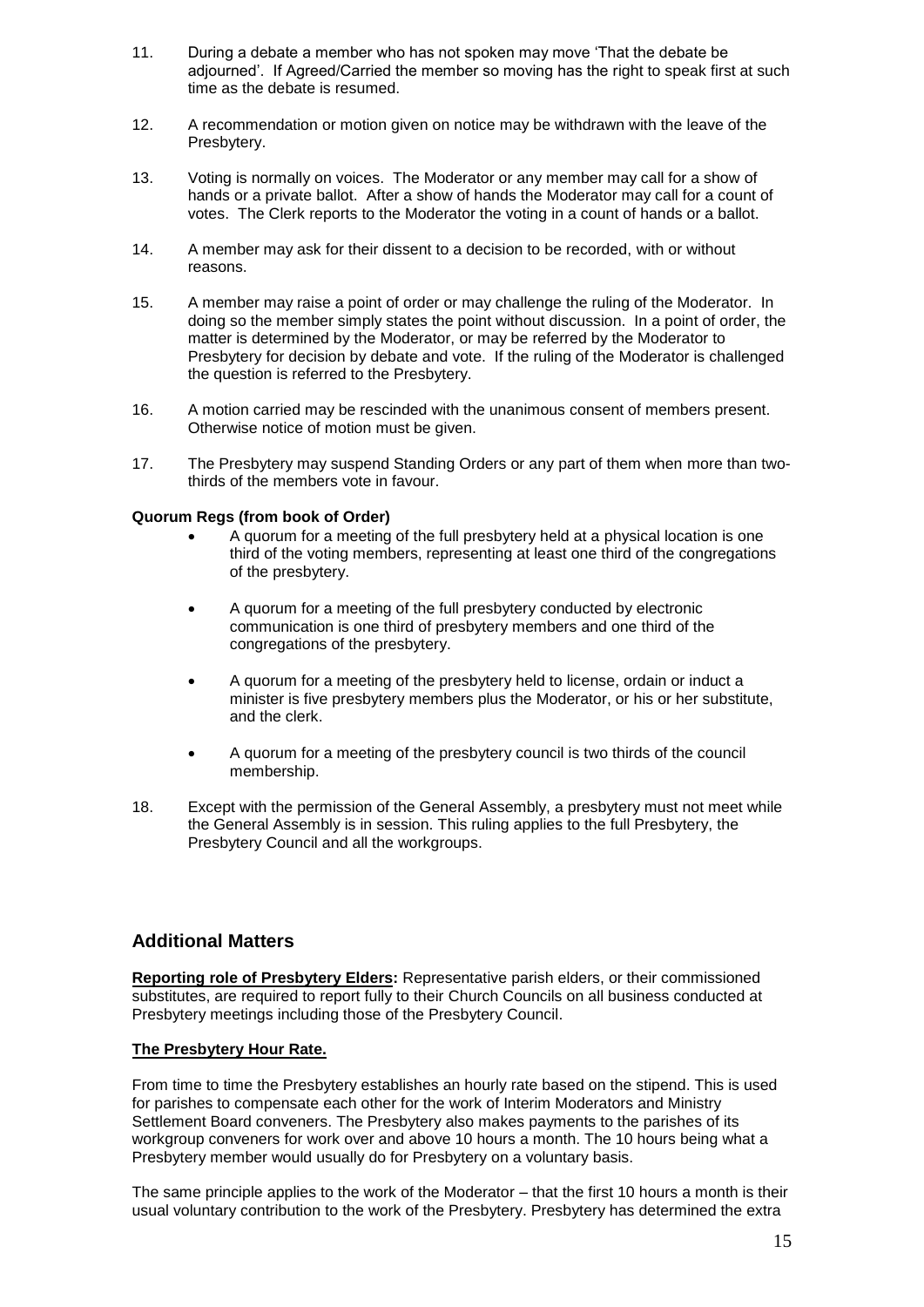paid to the Moderator's Parish will be \$8,000 per year so the Moderator does not need to count the hours they devote to the role.

Not all those serving Presbytery as Interim Moderators and Ministry Settlement Board conveners, Workgroup conveners and Moderators are in full time ministry; so in some cases the payment that would have been made to a ministers parish can go directly to the individual or to another ministry they nominate. Tax issues will need to be addressed by the individual recipient.

#### **Synod applications**

Applications to the Ecclesiastical Fund of Synod must be received by the Presbytery Executive Officer by 15 October of each year. The Synod Executive Officer has kindly offered to receive these on behalf of the Presbytery and to forward these to the Presbytery Clerk / Executive Officer.

Applications for the Mission and Evangelism Fund of Synod must be received by the Presbytery Clerk by 15 June and 15 October each year. Current application forms must be used. The Synod Executive Officer has kindly offered to receive these on behalf of the Presbytery and to forward these to the Presbytery Clerk / Executive Officer.

Applications from parishes for permission to purchase or sell property must be accompanied by an independent valuation (not more than six months old) of the property, from a registered valuer.

Applications for building approvals must be accompanied by a statement outlining how the project will contribute to parish mission goals. Applications for new building approvals need to be sent to the Architectural Committee (PCANZ) prior to being sent to the Presbytery. The Synod Executive Officer has kindly offered to receive these on behalf of the Presbytery and to forward these to the Presbytery Clerk / Executive Officer.

Synod and Presbytery have formed a joint Property Workgroup which has been asked to facilitate conversations with neighbouring congregations when major building projects are proposed. This includes situations where properties are to be sold. The intention is that options of sharing land and buildings or joint projects can be discussed before formal decisions are made by Church Council and congregational meetings.

#### **Sacramental Ministry by recognised Elders**

The Presbytery can authorise an elder who is a member of a Church Council to engage in sacramental ministry within their own parish. These approvals are provided by the Ministry Workgroup but are usually limited to two elders per parish.

Applications will be made by Church Council's using the form available from the Presbytery. The elder must be trained for sacramental ministry before commencing this ministry.

Presbytery has a policy covering this process which includes:

- Each application needs to have the authorisation of the Minister (Interim Moderator) and the Church Council of the Parish
- No more than two elders per parish will be authorised unless it can be shown that there are exceptional circumstances

New applications for authorisation of elders to administer the sacraments are to be considered by Ministry Workgroup in April of each year; and such authorisations expire 5 years after the initial authorisation. Church Councils need to advise the Executive Officer in writing if they no longer wish the authorisation before their five-year term concludes or if the elder leaves the parish for which the approval has been given.

# **Ordained Ministry**

Applications for acceptance for ordained ministry through Southern Presbytery must be lodged with the Presbytery Executive Officer on or before 1<sup>st</sup> October each year for Nationally Ordained Ministry **NOM** and April 30th for Locally Ordained Ministry **LOM**, (or on the date specified by the Candidates Workgroup).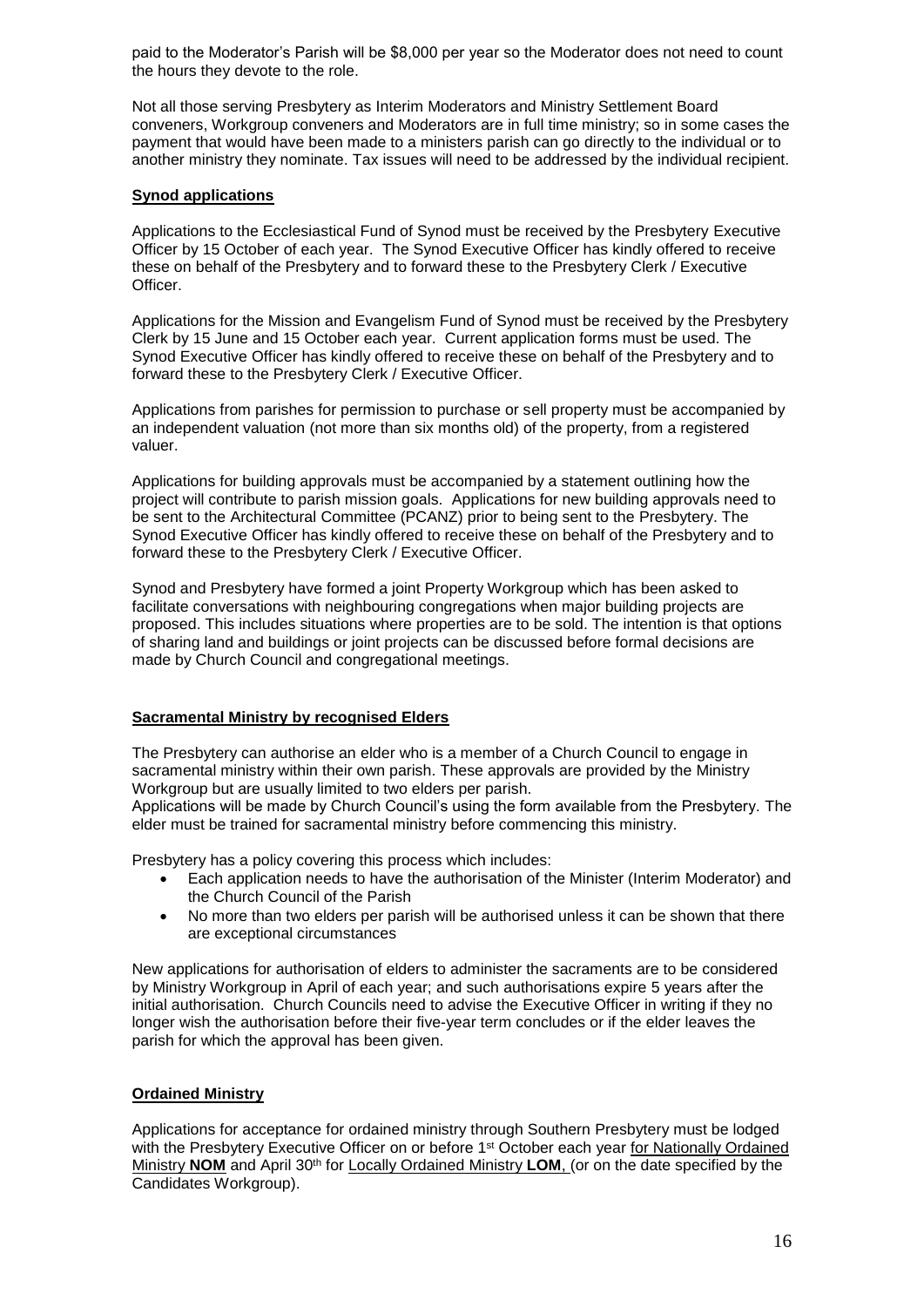- Presbytery applications for NOM are assessed by Candidates workgroup who recommend to Presbytery Council; and if successful are lodged with the Registrar (KCML) by mid- December, so Presbytery Council approval is needed early in December. Late applications will not be considered until October in the following year. The National Assessment Weekend is usually held in May each year.
- Applications for LOM are assessed by Candidates workgroup (usually held in late September or early October in each year) who recommend to Presbytery Council. Then a training agreement must be prepared for a period of study and probation.
- Candidates Workgroup assess candidates (NOM and LOM) again at the conclusion of NOM internship and LOM probation and consider readiness for ordinated ministry within the PCANZ. If approved NOM graduates are licenced by the Presbytery and LOM probationers are ordained by the Presbytery.

The PCANZ also has a reception process for ordained ministers of other denominations wishing to be received as ministers of the PCANZ

Presbytery through its Candidates Workgroup can also recognise Local Ministry Teams to provide ministry within a congregation.

#### **Ministry Settlement Board's – Terms of Call**

Prior to a parish seeking to fill a ministerial vacancy its congregational meeting must approve terms of call for the role. Applications for approval of terms of call shall be accompanied by statements of

- Parish mission goals
- Present and proposed co-operative arrangements
- The agreed expectations of any proposed ministry in relation to the achievement of the stated mission goals and co-operative arrangements.

# **Licensing, Ordination, Induction and Commissioning**

- The Ministry Workgroup has delegated Presbytery authority to approve or sustain calls to our parishes and ministers. Mostly these are processed by email decision making to enable timely decisions to be made.
- Regional Groups are often asked to create an occasion to present call certificates to ministers and to pray for the minister, the parish they are leaving and the one they are moving on to. Commissioners from parishes involved in a Call (to and from) are invited to communicate with the Regional Group at the time ministerial calls are to be presented.
- The responsibility for organising an induction service rests with the Moderator or their designate, MSB Convener, the parish leaders and minister. It is the Executive Officer's responsibility to remind this group they are working together on the induction service.
- The induction service should celebrate the role of parish, minister, Presbytery and if a union parish or co-operative venture, the partner church courts.
- Preachers at Presbytery inductions to pastoral charges, (including assistant and associate ministries) will be chosen by the Moderator (or designate), in consultation with the Executive Officer, from the list of recently inducted ministers, normally approached in order of induction. At the induction of a Presbytery appointment to a union parish or cooperative venture the preacher is preferably from a partner Church.
- Preachers at all other inductions and commissioning's (i.e. non parish inductions) will be chosen by the Moderator in consultation with the inductees and their appointing bodies.
- There shall normally be one Presbytery service of licensing held in each year.
- The Executive Officer (or designate) will read the Formula at Induction, Ordination and Licencing services and ask the minister or licentiate to sign the Formula record book in the presence of the congregation.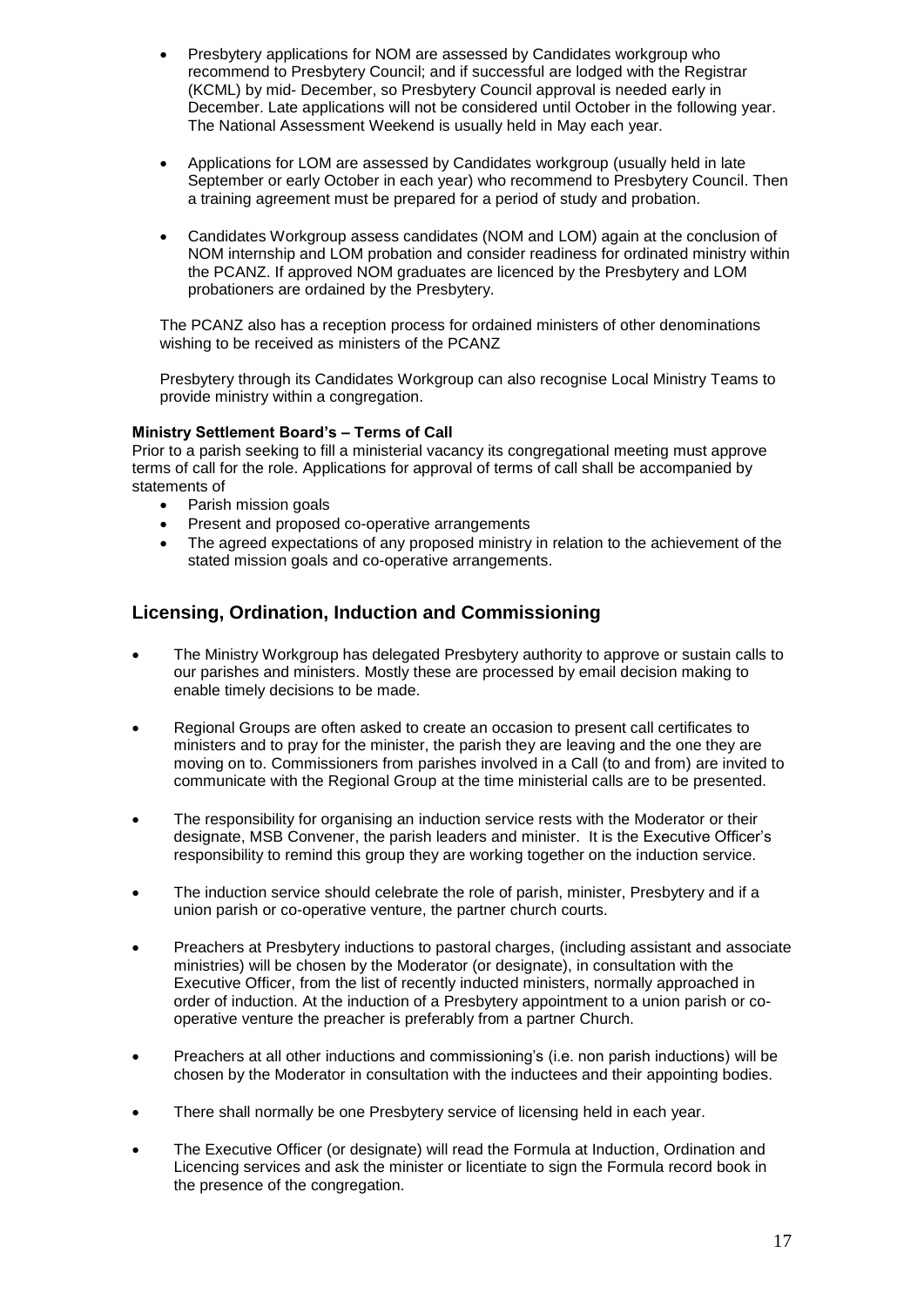#### **Other Presbytery Matters to note:**

**Items for sale at Presbytery meetings:** Individuals or organisations, other than Presbytery Workgroups, may not sell items at Presbytery meetings.

**Presbytery Funding** All applications for funding of any Presbytery linked project shall be completed through the Finance Workgroup. Applications submitted through the Presbytery Executive Officer.

**Farewell of Ministers leaving the Presbytery area:** Presbytery Council will delegate one person to speak at the farewell to members leaving Presbytery.

#### **Policies of the Presbytery:**

Southern Presbytery has established a range of policies describing procedures to be followed. The current list of policies includes :

- $\triangleright$  Delegations
- $\triangleright$  Conflict in Interest (a joint policy with the Synod)
- $\triangleright$  Payment to Interim Moderators and MSB Conveners
- $\triangleright$  Approval of elders for Sacramental ministry (of communion and baptism)
- $\triangleright$  Presbytery Commissions
- $\triangleright$  Insurance on buildings
- $\triangleright$  Reduction of terms of call
- ▶ Legislative Proposals
- > Payments of Workgroup Conveners
- $\triangleright$  Youth representation
- $\triangleright$  Payment to Moderator
- $\triangleright$  Funding requests from outside organisations
- $\triangleright$  Appointment Process when Synod Employed Staff work significantly with Presbytery (a joint policy with the Synod)
- $\triangleright$  Guidelines for opening and closing services
- $\triangleright$  Parish names and signage

# **Synod Grants Funds**

Information on the full list can be obtained from the Executive Officer of Synod of Otago & Southland, P. O. Box 1131, Dunedin email [synod.otago.southland@xtra.co.nz](mailto:synod.otago.southland@xtra.co.nz) , or from the Presbytery Executive Officer.

It is hoped to make these available online in the future at [https://www.southernpresbyterians.nz](https://www.southernpresbyterians.nz/)

The three grant funds are

- The Ecclesiastical Fund
- The Mission and Evangelism Fund
- The Education Fund

# **SPECIAL COMMITTEES**

#### **Commission of Presbytery**

The Book of Order 8.2 (4) notes

(b) The presbytery council has the powers of the full presbytery in all matters other than the approval of the presbytery budget or imposition of a levy, or voting on matters referred under the special legislation provisions.

# **Contacts for Complaints**

- 1. Presbytery approves Contact Persons from time to time usually on the recommendation of the Nominating Committee.
- 2. When possible a minimum of two people are appointed from each Regional Group area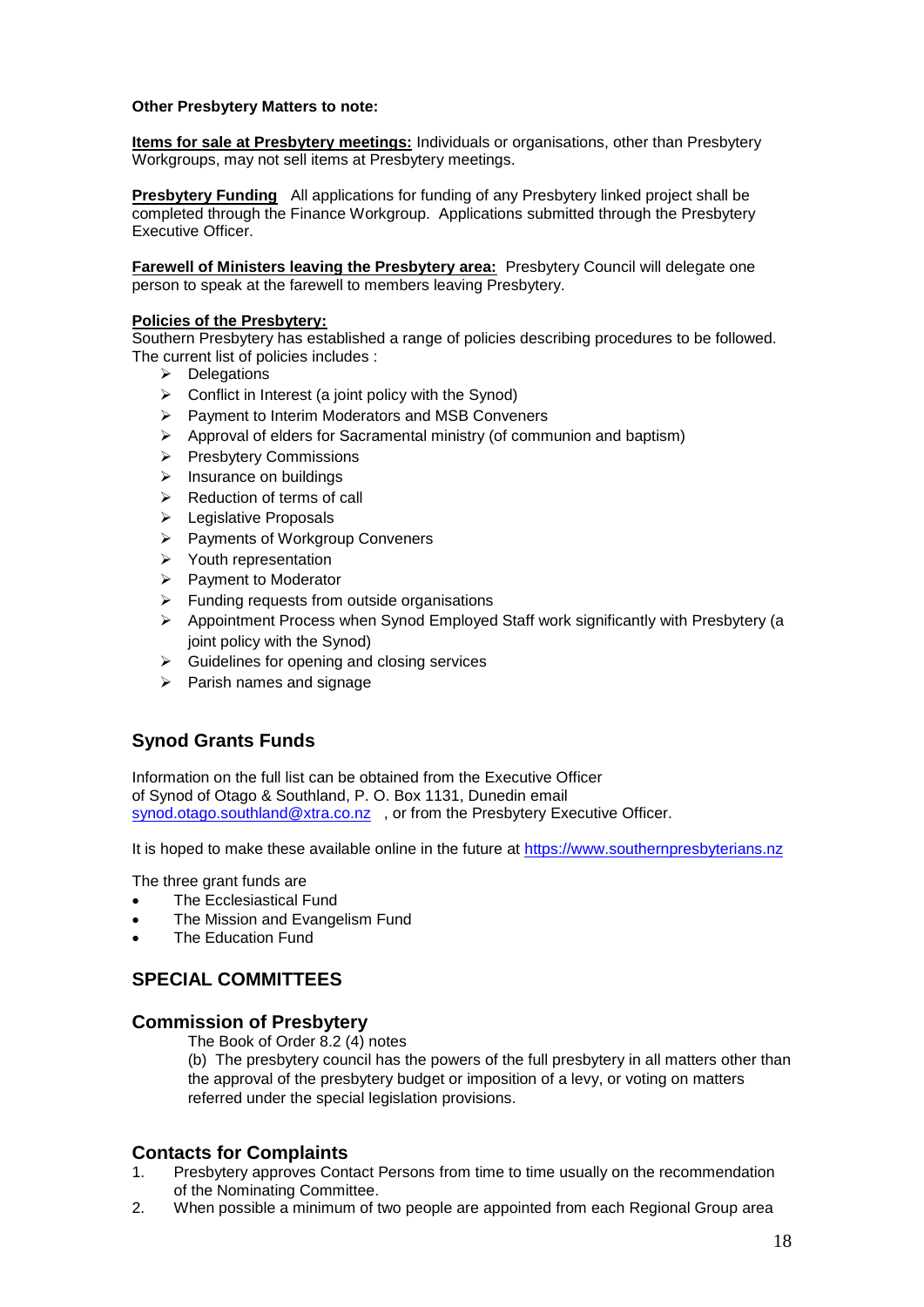- 3. The Complaints Officer is Heather McKenzie.
- 4. Bi-annually training sessions will be held for contact people.

# **Pastoral Resolution Panel**

Pastoral Resolution Committees are appointed as required to attempt resolve matters of concern. These are initiated by the PCANZ complaints process or by the leadership of the Presbytery.

Geoff Skilton (**Coordinator**) who selects the PR Committees from the panel.

#### **The Panel**

**North Otago:** Bev Rodwell, (Waiareka Weston)

#### **Dunedin:**

- Rev Geoffrey Skilton (Highgate Parish) 03 453 3052 (Hm) 03 464 0158 (Wk)
- Rev Alofa Lale
- Rev. Rachel Judge, (Mosgiel)
- Rev. Carol Grant, (Knox Church Dn)
- Rev. Dr. Kerry Enright, (Knox Church Dn)
- Joan Sinclair (First Church) 03 455 4229
- Foalimu Lemalu (First Church) 03 453 4210
- Janet Elder (Knox Church Dn) 03 476 1151
- Dr Annette Hannah (Knox Church Dn) 03 467 5140
- Rev Graeme Munro (Opoho Church Dn) 03 473 8911
- Rev Peter Frost,
- Rev. Bryan Williscroft (First Church Dn)

#### **Central Otago**

- Diane Jamieson, (Maniototo)
- Very Rev. Peter Willsman (Wakatipu)

#### **Mataura Valley**

- Gwen Grimm, (Riversdale)
- Alistair Price (Pukerau Waikaka Valley)

#### **EquipSouth:**

- Rev Tony Dawson (Richmond Grove) 03 230 4563 (Hm)
- Rev. Tekura Wilding,
- Margaret Wilson (St. Stephen's Inv) 03 215 8970 (Hm) 0273 146 883 (Mobile)
- Murray Smith (Wallacetown) 03 235 8233 (Hm)
- Norman MacLean,
- Nola Stuart,
- John Willis,
- Zona Pearce,
- Fa'apusa Matautia,

**Lawyers**

Anderson Lloyd

#### **Auditor for Minutes** – to be appointed

**Auditor of Financial Accounts – Audit Professionals**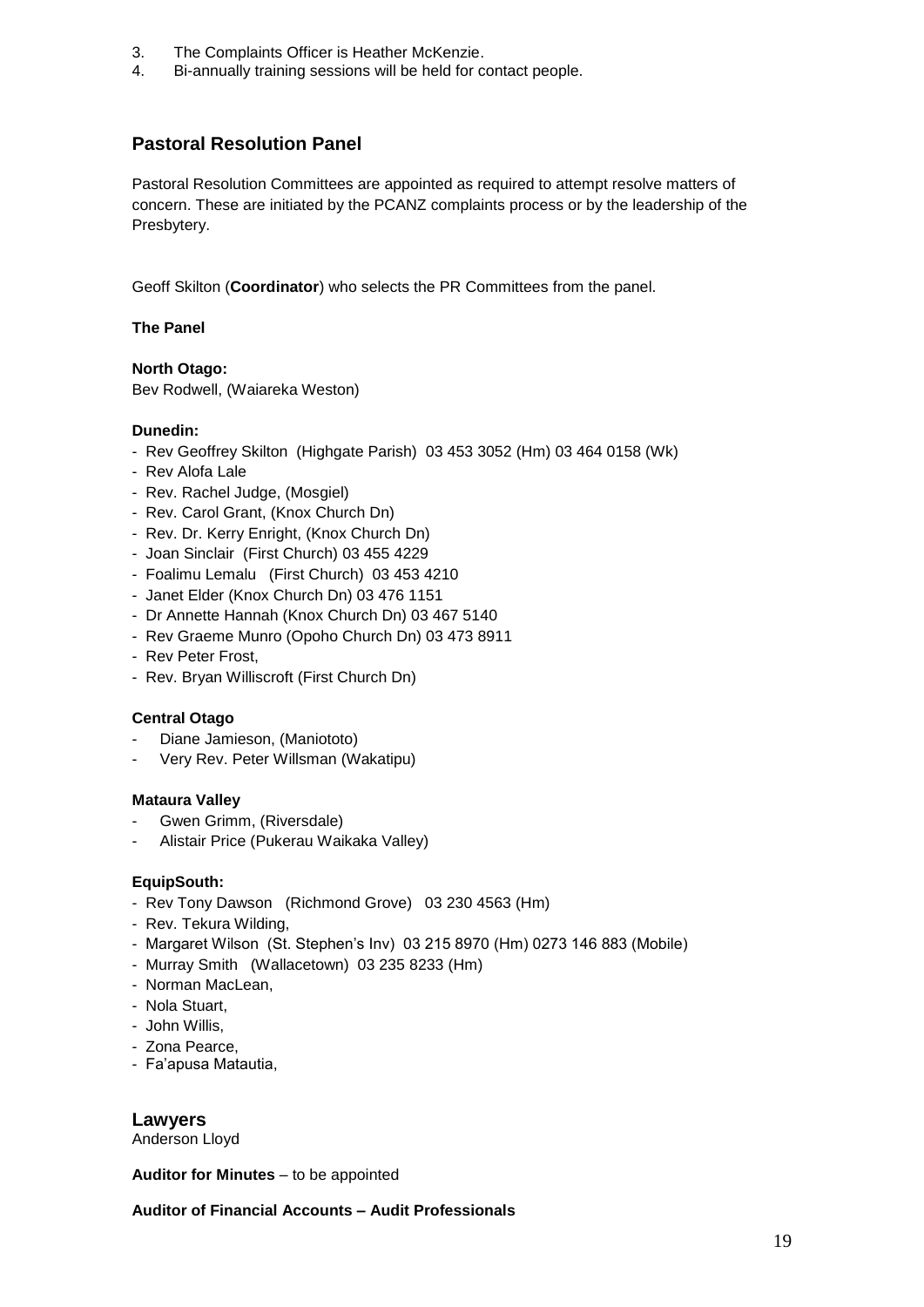#### **RECOGNISED MISSION INITIATIVES – Southern Presbytery**

**(Overseen through the Ministry Workgroup)** 

- Student Soul, in conjunction with Leith Valley St. Stephen's (Contact: Rev Tom Mepham )
- The Seedling: South Dunedin Rev Jono Ryan
- Putokotoko Cook Island (contact: Rev Tekura Wilding)
- South Island Ministry Conference (contact: Rev Martin Macaulay East Taieri)
- SoulScape Dr Deborah Bower

#### **SYNOD OF OTAGO AND SOUTHLAND**

Executive Officer – Fergus Sime Mission Advisor – Erin Pendreigh Kids Friendly – Cheryl Harray and Rachel Bates Youth Advisor – Brad Kelderman

#### **APPENDIX 1:**

#### **FINANCE WORKGROUP**

This document is currently under development

#### **APPENDIX 2:**

#### **MINISTRY WORKGROUP**

**Membership:** at least ten members based on ideally two people from each of the Regional Groups, where possible. The group will include one member of the Presbytery Council.

The group will consult with the Regional Groups and congregations, as necessary, as well as Parish Reviews Workgroup.

**Reports:** the Convener to send a written report, with recommendations for inclusion in the Presbytery Council agenda, and write a report for Presbytery Gatherings.

**Duties:** The Workgroup will oversee the following core functions:

**Ministry Roles: Ministers** (NOM and LOM), **Local Ministry Teams** (especially paid employees who are part of the Team). It is preferable, but not compulsory that any employment contracts for lay appointments, youth pastors, children and family workers, etc, should be lodged with the Presbytery to ensure that contracts are fair, and follow current employment practices).

The Workgroup will:

- oversee all employment requirements including complaints procedures
- authorise the parish elders able to administer communion and baptism
- encourage pastoral oversight of all ministers and parish leaders
- oversee supervision requirements, make list of supervisors available, ensure all ordained Ministers (NOM and LOM), Local Ministry Teams, and paid ministry staff have supervision.
- oversee study leave requirements which will include assessment, distribution, and recording of entitlements

#### **Ministry Reviews:**

- Ensure all current ministers, national and local, hold a Certificate of Good Standing
- Ensure all Ministers have been reviewed every three years
- Ensure all Local Ministry Teams have been reviewed on a regular basis and especially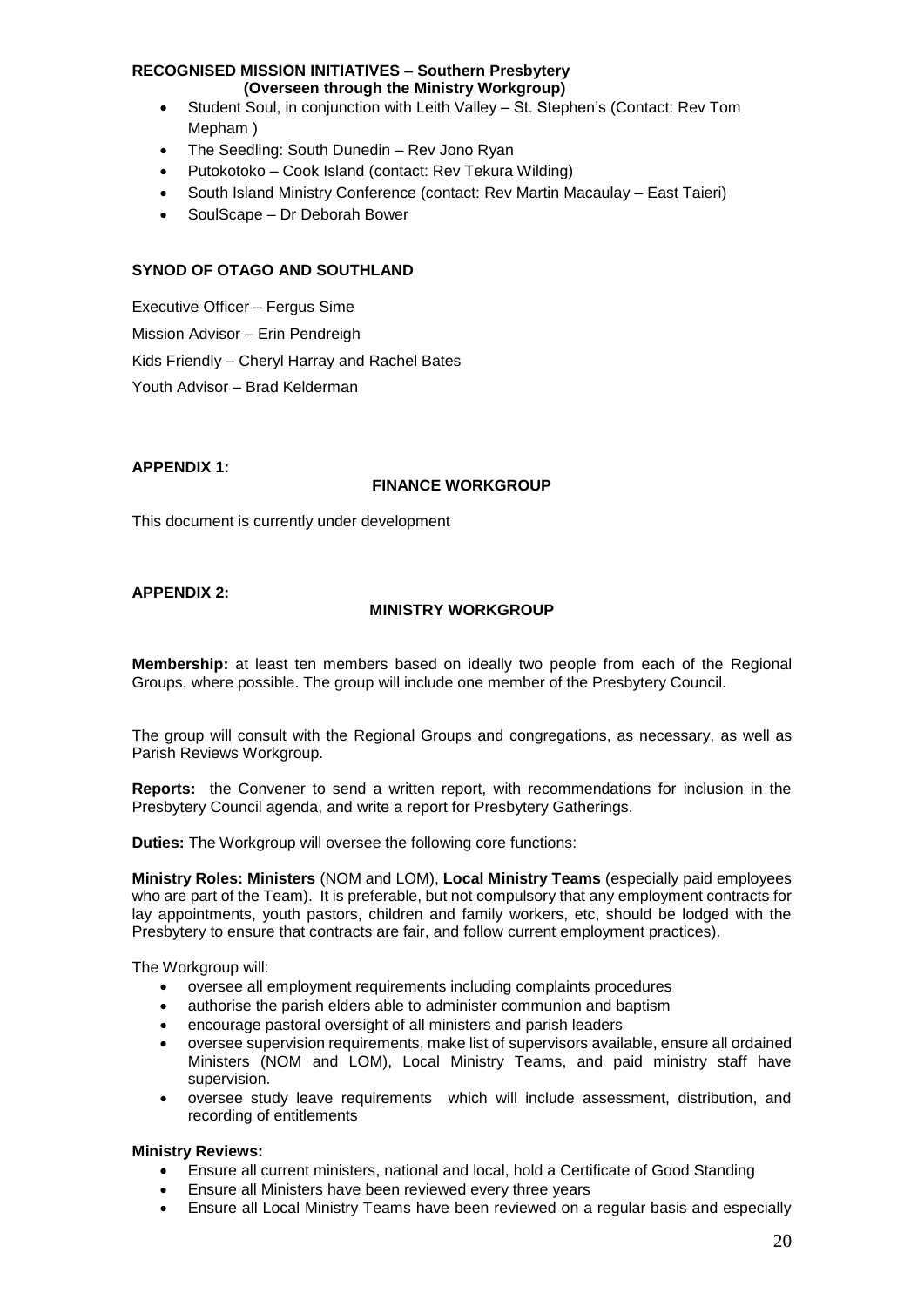prior to reappointment

- Review format of local ministry teams are the responsibility of the Presbytery to develop and conduct.
- Presbytery Clerk (currently Executive Officer) to keep a register of all Ministers, and Local Ministry Teams, and dates of reviews.

#### **Oversight of parishes with ministerial vacancies:**

- Appoint Interim Moderators (or similar oversight)
- Appoint conveners and Presbytery members of Ministry Settlement Boards
- Approve Terms of call so MSB can proceed to fill a vacancy
- Recommend to Presbytery Council the approval of ministry calls, terms of call and stated supply appointments

**Overview of Synod applications:** consider and initiate applications from parishes to the Mission and Evangelism Fund of the Synod of Otago and Southland according to clearly known Presbytery strategy on behalf of the Presbytery.

#### **Congregations/Parishes:**

- advise Presbytery Council concerning the forming, amalgamating and dissolving congregations
- advise Presbytery Council concerning the change of congregational leadership structures (i.e. changing from session and managers to Parish Council, forming LMT)
- advise Presbytery Council concerning the the dissolving of pastoral ties between minister and congregation
- encourage Regional Groups in their roles and responsibilities

#### **Local Ministry Teams:**

- consider the ministry needs of congregations, and the sustainability and suitability of proposed and existing ministry teams
- determine probationary period, training as it sees fit
- arrange for the Presbytery Moderator or their designate to commission local ministry teams for probationary period
- review local ministry teams at end of probationary periods, and confirm commissioning *or* extend probation *or* where appropriate dissolve the team

#### **APPENDIX 3:**

#### **PARISH REVIEWS WORKGROUP**

The Workgroup attends to Southern Presbytery responsibilities with regard to the parish development reviews.

#### **In all cases, the Workgroup will ensure that the following occurs:**

- All Presbyterian congregations undergo a five yearly parish development review
- Request, through the Clerk, any police checks that are required

In all its work, the Workgroup follows and fulfils the requirements and procedures laid down in the Book of Order, supplementary provisions, and guidelines found in the Ministry Development Programme manual (Chapter 4), and the Parish Review Training Manual (Susan Jones – Feb 2010).

Parish Development Review Teams may, as part of their report, refer the parish to the Synod Mission Advisor who can conduct Mission Appraisals where it is evident a parish needs to refine its vision and mission.

#### **Presbytery Clerk responsibilities:**

- Keep a register of all congregations, and dates of reviews, and copy of last review.
- Submit names to the Leadership Sub-Committee of those people willing to train as a Presbyterian Church-accredited reviewer (as recommended by the Workgroup).

#### **Workgroup responsibilities:**

 Appoint people to Review Teams for parish development reviews, (*including where possible one member who has undergone parish development reviewer training*).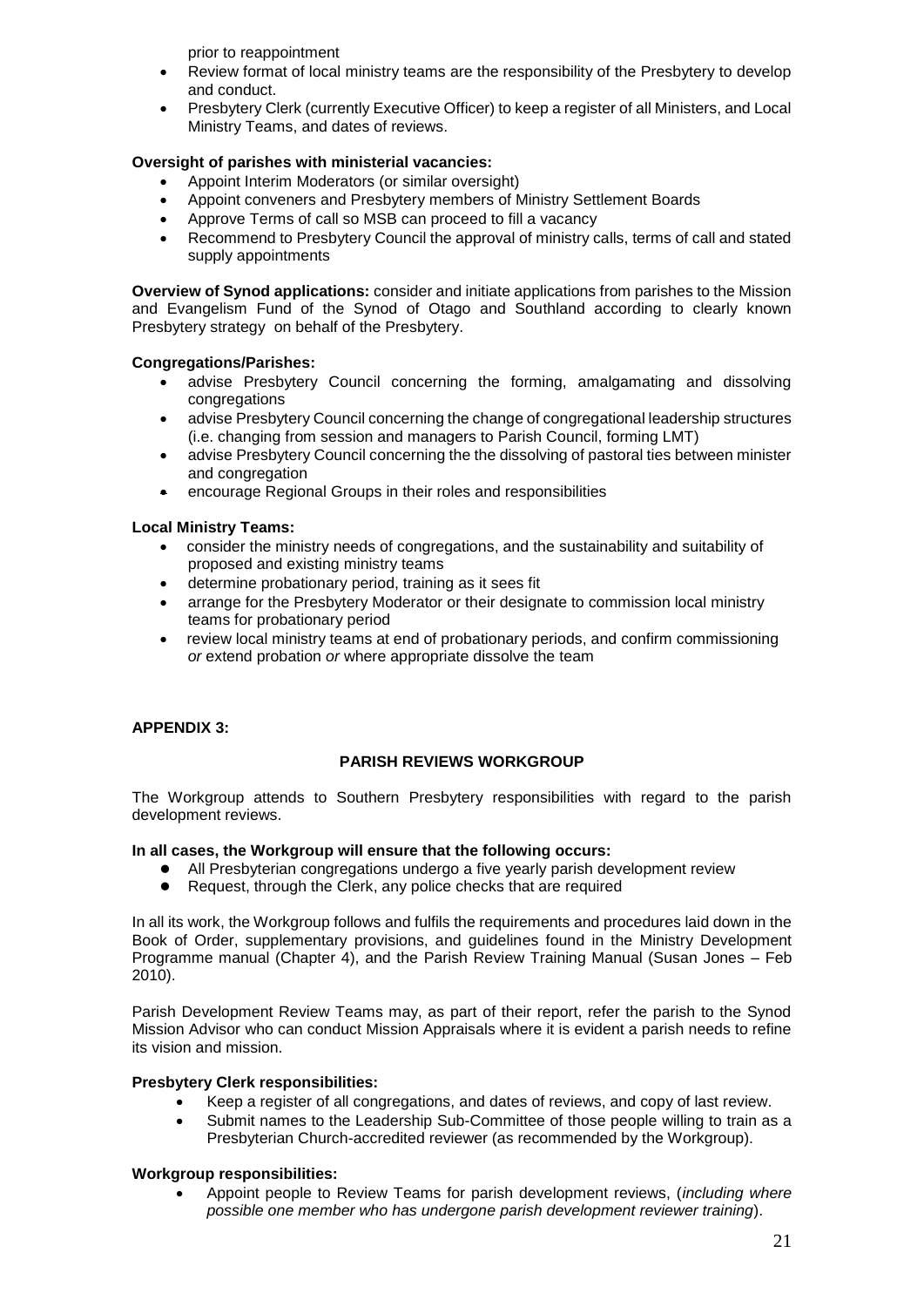- Receive parish development review reports from the Parish Development Review Team, and follow up progress reports from Parishes over the next five years.
- Provide and support training sessions for Parish Development Review Teams.
- Support training sessions, in conjunction with Synod of Otago and Southland and Leadership Sub-Committee of the Council of Assembly for the leadership of congregations on the requirements of reviews.
- A written report to be sent to the Presbytery Clerk by the 15<sup>th</sup> of each month for the Presbytery Council, with recommendations for approval or action.
- An annual report to be prepared by the Convener for the Annual Meeting

#### **APPENDIX 4:**

#### **Candidates Workgroup**

The Workgroup attends to Presbytery's responsibilities with regard to the assessment and training of candidates for National Ordained Ministry, and Local Ordained Ministry and applications for Internship.

#### **In all cases, the Workgroup will ensure that the following occurs:**

- examination of prospective candidates to establish their vocation and the Church's need for leadership in worship, life and mission
- adequate supervision for every person training.
- structures of support for those undergoing selection and training for ordained ministry and internship

In all its work, the Workgroup follows and fulfills the requirements and procedures laid down in the Book of Order, supplementary provisions, and Student Convener's Handbook

#### **A summary of Presbytery responsibilities:**

*National Ordained Ministry:*

- $\circ$  assess candidate's vocation and Church's need, providing appropriate assessment procedures.
- o sustain or decline application
- o support candidate through National Assessment process.
- o carry out trials for licensing
- $\circ$  license ordinand if satisfied that training programme and licensing requirements satisfactorily met.

#### *Local Ordained Ministry:*

- 1. examine and approve candidate for local ordained ministry
- 2. appoint training advisor and training enabler,
- 3. in consultation with candidate, training enabler and training advisor, specify training agreement and probationary programme and period.
- 4. conduct a commissioning service when the candidate begins working in the congregation as a local ordained ministry probationer.

*Interns:*

Refer to Knox Centre for Ministry and Leadership Commissioning of Ministry Interns in their appointed parish

#### **APPENDIX 5:**

#### **Property Workgroup (This is a joint workgroup of both Presbytery and Synod)**

#### **Strategic (Balcony)**

Examine the property portfolio held by Southern Presbytery in the South and engage with Parishes how these could be effectively used to meet the needs of the emerging church

Empower Ministers & Churches re property and manses around compliance and how to use the buildings they have.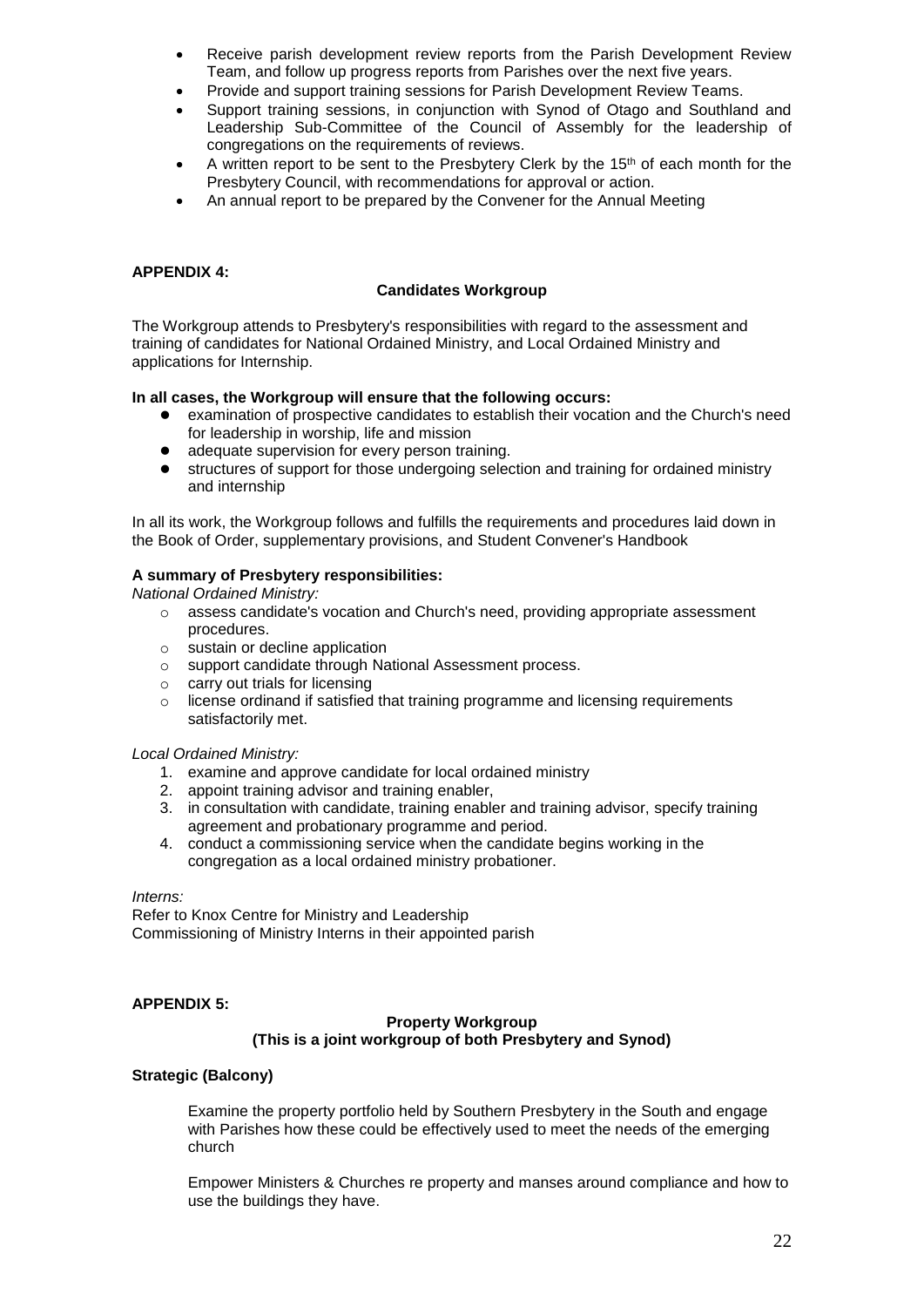#### **Helping – Parish Dreaming & Compliance**

Actively engage with parishes around building work, how buildings work with mission and ministry within Southern Presbytery.

#### **Formal – Parish Detail**

Assist and advise parishes and Presbytery with forms and process.

Receive all building proposals from parishes (recognised ministries and camps) in an early draft form, before parish leadership and congregations make formal decisions and consider these building proposals in terms of parish and regional mission strategies.

#### **Decisions – Governance**

Develop smart processes in regard to processing forms for buildings

Assess and make recommendations to the Synod Ecclesiastical fund for applications

Approve the lease and renting of manses on behalf of Southern Presbytery.

#### **Appendix 6**

#### **Nominating Committee (This is a joint workgroup of both Presbytery and Synod)**

#### **Term of reference**

#### **Introduction:**

These terms of reference address the working of a Joint Nominating Committee for the Synod of Otago and Southland and the Southern Presbytery of the Presbyterian Church of Aotearoa New Zealand. They embody a commitment to working cooperatively together, to good process and transparency. The intention is that the joint Nominating Committee will be responsible for the seeking of nominations for the Presbytery, and for the Synod.

The Committee will make recommendations for

- people for Presbytery Council, the Committees and Workgroups of Synod and Presbytery, and
- other groups that seek Presbytery appointments,
- any appointment that the Southern Presbytery Council or the Synod Executive refers to them.
- Presbytery nominations to the PCANZ nominating committee for General Assembly appointments,

Note: Employment matters are handled under separate processes, as are Synod, Presbytery and Assembly moderator designate.

#### **The History:**

- 1. In April 2012 the Synod AGM set up a Synod Nominating Committee to deal with nominations for Moderator Designate and Committee membership.
- 2. At the 2013 Presbytery meeting it was agreed that a Presbytery Nominating Committee be established, that is accountable to the Presbytery Council. Most business is handled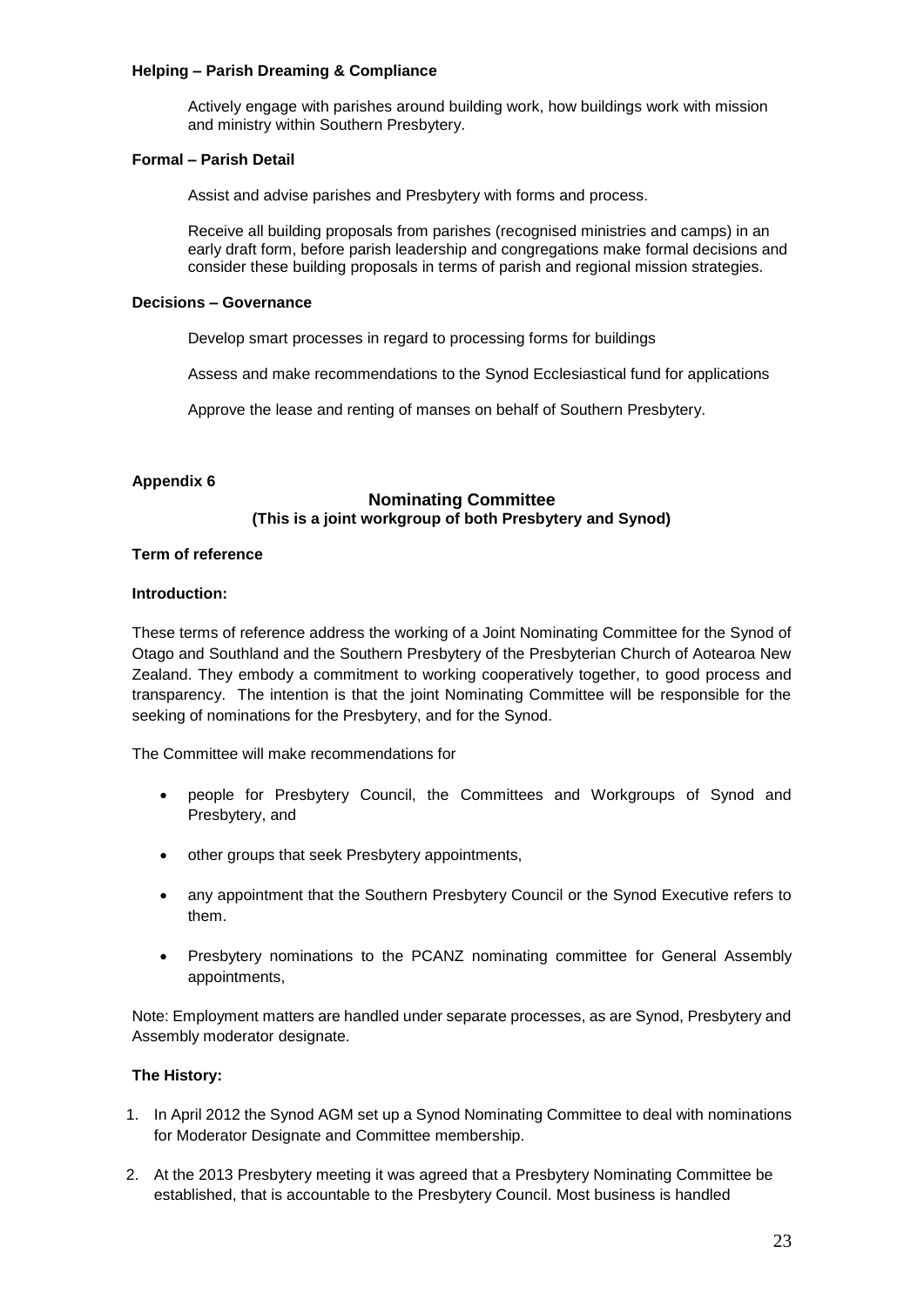between March and August each year, with recommendations being presented to the Spring full Presbytery meeting.

3. In Sept 2017, the Synod Executive indicated a desire to transform their current Nominating Committee and that of the Presbytery into a Joint Committee of both organisations. This decision was to be explored by a small working group with proposals to be brought to the Synod AGM 2018 and the first Presbytery Gathering of 2018 for their consideration.

#### **Nominating Committee:**

- a) The Nominating Committee be as follows:
	- Two Co-Conveners, one appointed by Synod and one by Presbytery
	- 6 representatives appointed by Presbytery, and another 6 by Synod
	- Presbytery Executive Officer (ex officio)
	- Synod Executive Officer (ex officio)
	- The intention is for reasonable geographical spread throughout Otago and Southland reflecting the size of the church in each regional group with at least one person per regional group.
- a) The appointment of Conveners and members of Nominating Committee will be made by the Presbytery Council and by the Synod Executive jointly in the first instance. From then on it will be by the respective General Meetings of Synod and Presbytery. Both Synod and Presbytery general meetings will confirm the Convener nominations. The appointment to the Nominating Committee will be for three years, with a possible extension of a further three years, and then a stand down year must be taken. No member can serve for longer than six consecutive years.
- b) A rotation of members to begin in 2019 with two members standing down, and two new members being appointed. Nominations for replacement members to be discussed by the Regional Groups from which the person is retiring, and agreed nomination forwarded to the Presbytery Council and Synod Executive for their approval of their representative prior to being confirmed by the respective general meetings.
- c) The appointees to the Nominating Committee will be expected to develop the necessary skill base for the role, a wide knowledge of the Southern Church, the Ministers, Elders and other personnel available who could be considered for appointment, and the ability to discern and make wise decisions.
- d) The Nominating Committee will be mindful of the six geographical areas of the Southern Church and the membership of churches in these areas. There are guidelines and processes already in place, which are contained in the Southern Presbytery Handbook, and guidelines given by the Synod Executive when making nominations and appointments.

#### 4. **Nominations for Southern Presbytery Council and Workgroups**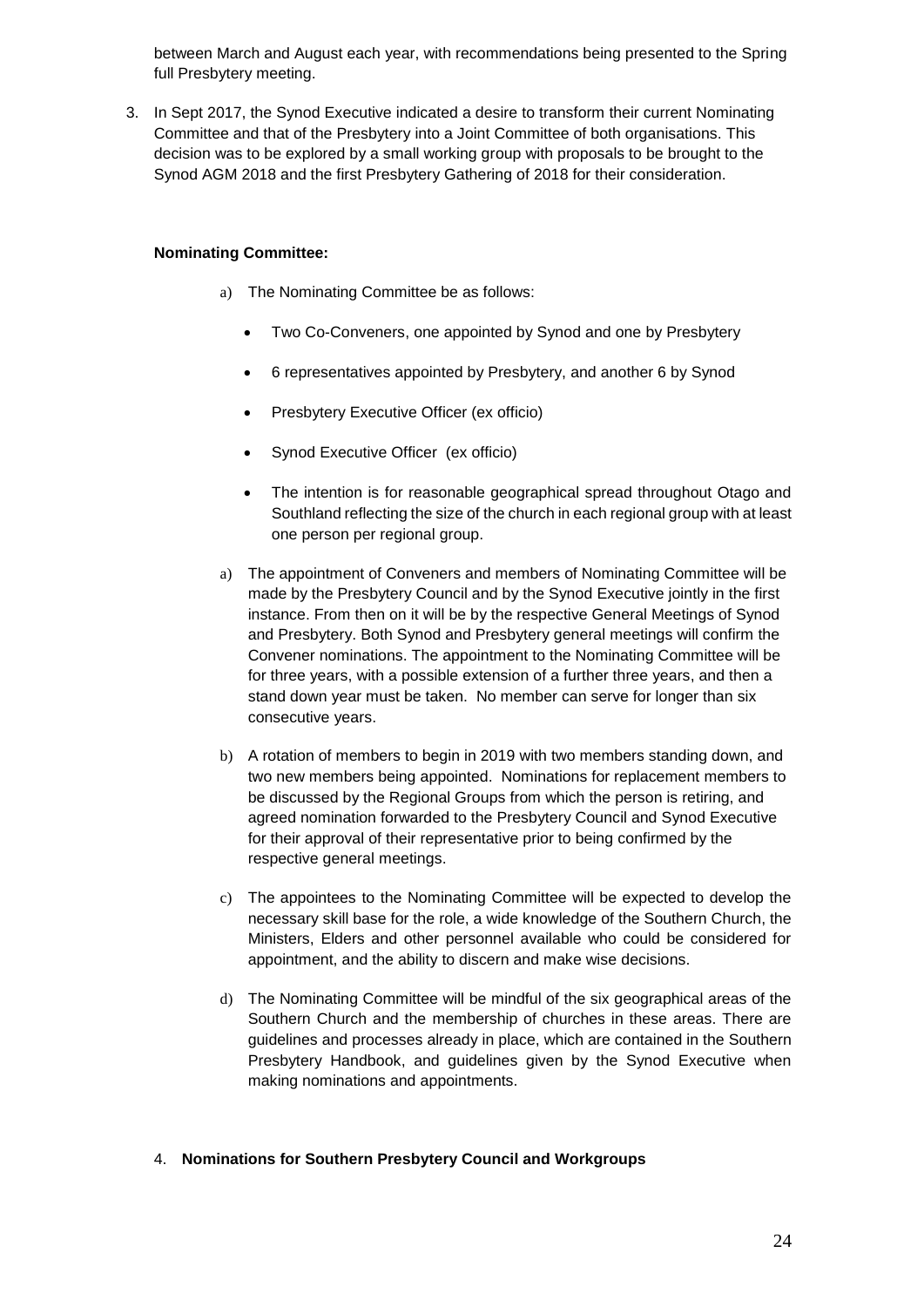- In early April each year the Presbytery Executive Officer will inform the Nominating Committee of the vacancies on Presbytery Council, and Workgroups that need to be filled.
- The Nominating Committee will then seek suggestions of people to fill the vacancies in discussion with the Regional Groups, Church Councils, and Presbytery membership.
- The Nominating Committee will provide a written report for the Southern Presbytery Gathering by the advised due date, with recommended nominations to Presbytery Council and Presbytery Workgroups.
- The Southern Presbytery Meeting will be asked to endorse the nominations through the normal decision making processes.

#### **Appointment of Regional Group Leaders**

These selections will now be made by the Regional Groups themselves and then the Presbytery advised. So the Nominating Committee has no role here.

#### **5. Nominations for Synod Committees and Work Groups**

- The Nominating Committee will obtain from the relevant Committee Convenor and the Executive Officer jointly a description of what gifts, skills criteria etc are required for each committee vacancy.
- The Nominating Committee will consult with the Regional Group and write to each Session/Parish Council in the geographical area where the vacancy exists asking for suggestions of names of suitable people. The nominating committee will also do its own research and look for suitable people. Individual people may submit names for consideration.
- From all the names gathered the nominating committee makes its recommendation for each vacancy to the Synod AGM.
- If any vacancies remains unfilled by the date of the AGM then the nominating committee may appoint people during the following year and bring their names to the next AGM for approval. Committee members serve for seven years.

#### **6. Nominations for Moderator Designate of Synod**

 First round – gathering nominations. Normally during August and September every second year nominations are called for from Sessions/Parish Councils with nominations reaching the Synod Executive Officer by 30 September. The nominating committee will also do its own research and look for suitable people. Individual people may submit names for consideration too. After assessing nominees, as early as possible in October the Executive Officer approaches the nominees to check their willingness for their names to go forward to the second round. Those that are willing for their names to go forward are to supply the Executive Officer with a short history of their local church experience, Synod and wider church experience and other relevant details. If there are fewer than three nominees willing for their names to go forward to the second round, the nominating committee may choose to approach people to encourage them to put their names forward normally during October. This process may need to be extended if no suitable person is willing to have their name go forward within the time period. If there is only one suitable person willing to be nominated, their name goes directly to the AGM with no second round of voting needed.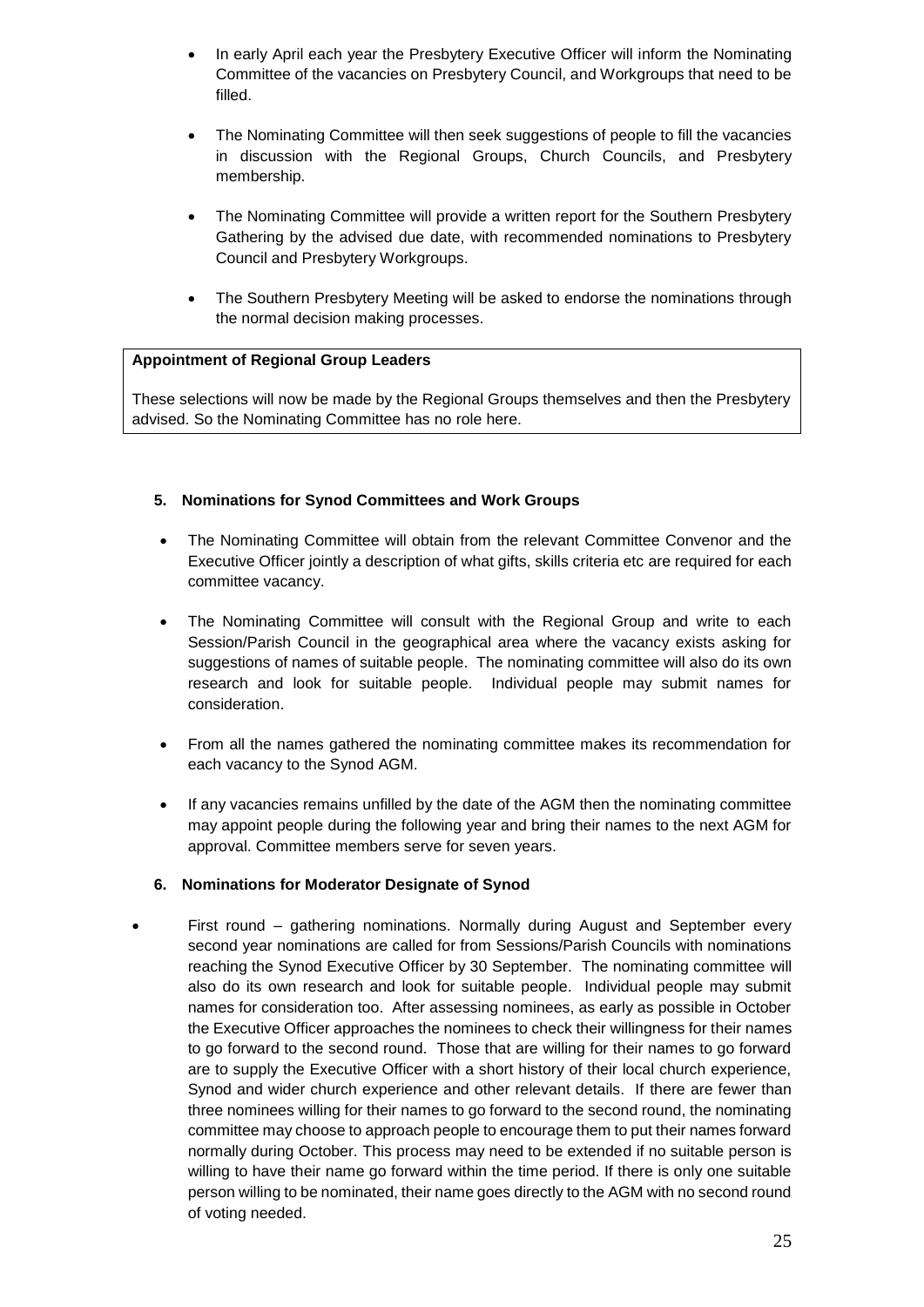Second round – voting. Normally during November and December Sessions/Parish Councils are invited to vote for one of the people nominated. If there is a clear winner from this process the nominating committee will propose that name to the forthcoming AGM. If there is not a clear winner, the nominating committee may propose a vote be held at the forthcoming AGM to determine the matter.

# **7. Nominations for PCANZ Nominating Committee**

Prior to each General Assembly the PCANZ Nominating Committee Executive will call for nominations from Presbyteries for Presbytery representation on the PCANZ Nominating Committee, providing a role description and nomination form for biographical, skills, and experience data.

Our nominating committee will consider this and bring recommendations to Presbytery Council. This is no different from the current practice.

# **8. Nominations for General Assembly appointments to Council of Assembly and Sub-Committees, Task Groups and Workgroups.**

- Church Councils and Presbyteries are advised by the Assembly Executive Secretary of the vacancies on Council of Assembly, Sub-committees and workgroups of the General Assembly.
- This information includes a role description and where the workgroup is located geographically. Church Councils may nominate people, and send those nominations directly to the PCANZ Nominating Committee.
- The Southern Nominating Committee will be responsible for recommending suitable people to the Presbytery Council, for the Southern Presbytery nominations.

# **Presbytery and Assembly Moderators**

The processes to appointment of Presbytery Moderator Designate and Assembly Moderator designate do not involve the Nominating Committee. Full Presbytery Meetings make decisions to appoint the Presbytery Moderator from those nominated and also to make a nomination for Assembly Moderator to be considered by the wider church.

# **Appendix 7**

# **EquipSouth Regional Group**

# **TERMS OF REFERENCE**

#### **Name:** EquipSouth

**Appointment:** The formation and ongoing life of this group, or any other regional groups in the Southland region would be overseen by the Presbytery, but each group would develop its own goals, leadership and mode of operation, lodging these with the Presbytery Council.

#### **Goals and objectives:**

- Personal encouragement, support and pastoral care, responding to minor crises in ministry and parishes
- Sharing resources for mission in local congregations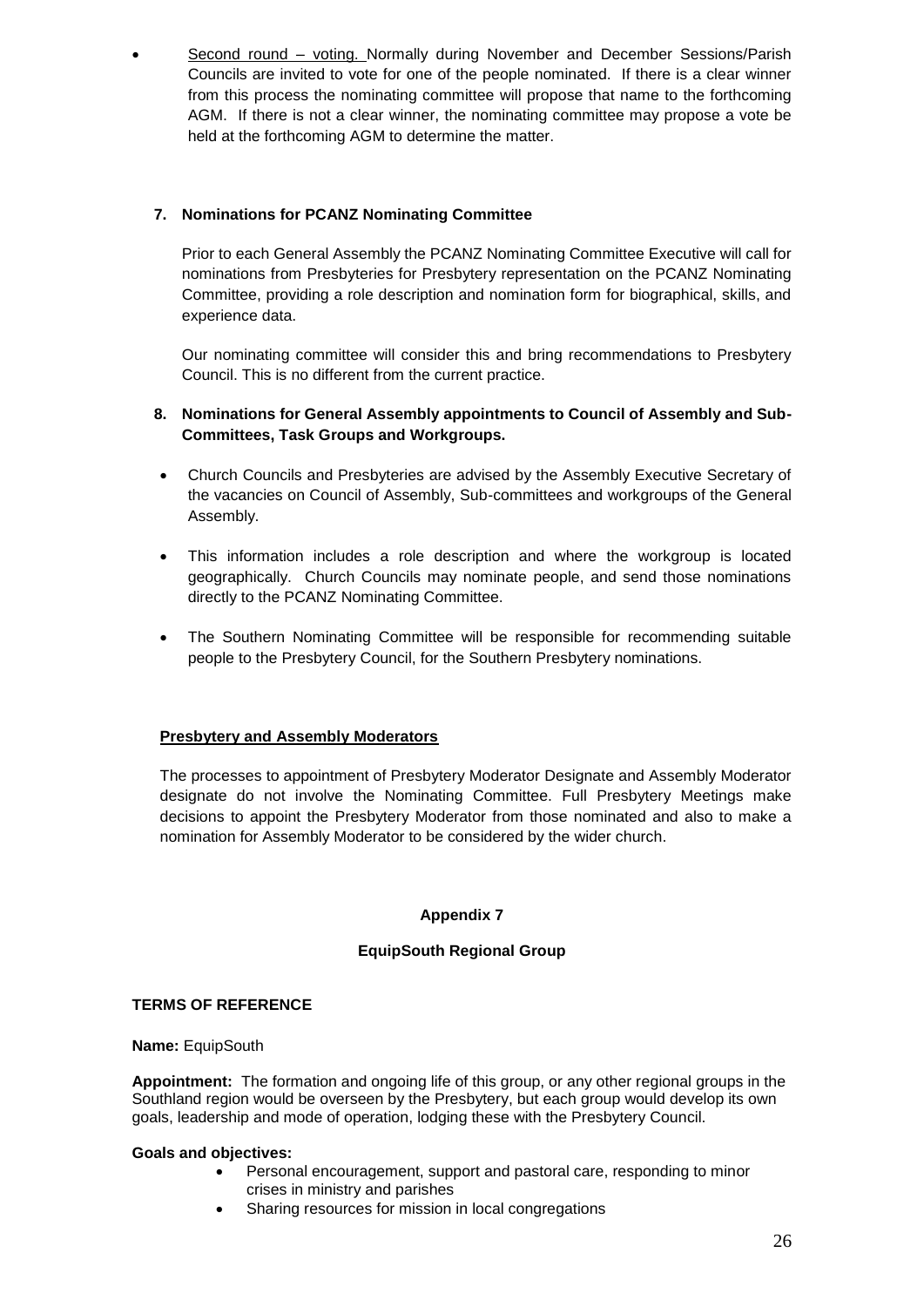- Exploring new models for mission and ministry
- Identifying and supporting new growth opportunities
- Encourage participation by all churches, and all those involved in ministry
- Be aware of all resourcing events taking place in Otago and Southland
	- Be aware of resources that are available nationally e.g. Kids Friendly
- Consider the 'big picture' and plan mission projects that could be done together

#### **Accountability:**

- > Oversight by The Southern Presbytery.
- Accountable to The Southern Presbytery.
- $\triangleright$  Terms of Reference to be lodged with the Presbytery Council
- Representatives to attend Annual General Meeting of the Presbytery in August
- $\triangleright$  Abide by the teaching of the Word of God, and for process, the PCANZ Book of Order
- $\triangleright$  Major requests to Presbytery Council to be written, with relevant information

**Membership:** Membership would be required of Presbytery ministers and elders, but is also open to the participation of personnel of Presbytery and congregations, in order to enhance local mission. Over time, there may be some movement in membership between groups.

#### **Finances:**

- $\triangleright$  Where possible, events to be self-funding, but any short-fall may be met by the Presbytery.
- $\triangleright$  Larger projects that require funds to be sought from Synod or PSDS need to planned and budgeted for.
- $\triangleright$  All expenditure within approved budget will be paid on receipt of invoice or reimbursement form by the Presbytery Treasurer.
- $\triangleright$  Expenditure outside the budget must go to Finance Workgroup prior to the event, for approval.
- Applications for funding from Presbyterian Foundation or Synod of Otago and Southland to be processed through the Presbytery Council.

**Planning Workgroup:** six members – one to be appointed as convener (Initial workgroup to be nominated by existing Presbytery. This appointment is for two years, to be reviewed in October 2011, three members to stand down each year. To start the rotation, three will stand down at the end of 2010. Tekura Wilding, Peter Noble, Diane Acker, Rab MacNaughton, Alan Hawke, Alistair Calvert, Teina Marie, Nola Stuart and Karl Lamb (email contacts), Heather Kennedy and Ian Crawford ( ex officio). Co-conveners: Tekura Wilding and Peter Noble.

#### **Planning Workgroup Functions:** Task of this group would include-

- Plan bi-monthly Regional Meetings for Southland churches for the whole people of God, taking into consideration the diversity of parishes, and needs of those in ministry.
- Prepare a calendar of events three months ahead.
- Prepare a budget annually by early June for the Finance Workgroup of Presbytery.
- Monitor expenditure account book to be kept by person appointed out of the group.
- Arrange for training courses with Knox Centre of Ministry and Leadership.
- Arrange training sessions for communion and baptism celebrants
- Arrange events: guest speakers, meals, hosts, travel etc.
- Keep a record of all resourcing events in Southland.
- Prepare annual presentation and report to Presbytery Annual General Meeting.
- Arrange for discussion of any business matters sent by Presbytery Council.
- Planning Workgroup to meet face to face, every quarter, additional meetings by email
- Shared information to be kept by Convener

**APPENDIX 8:**

#### **Dunedin North Otago Regional Group**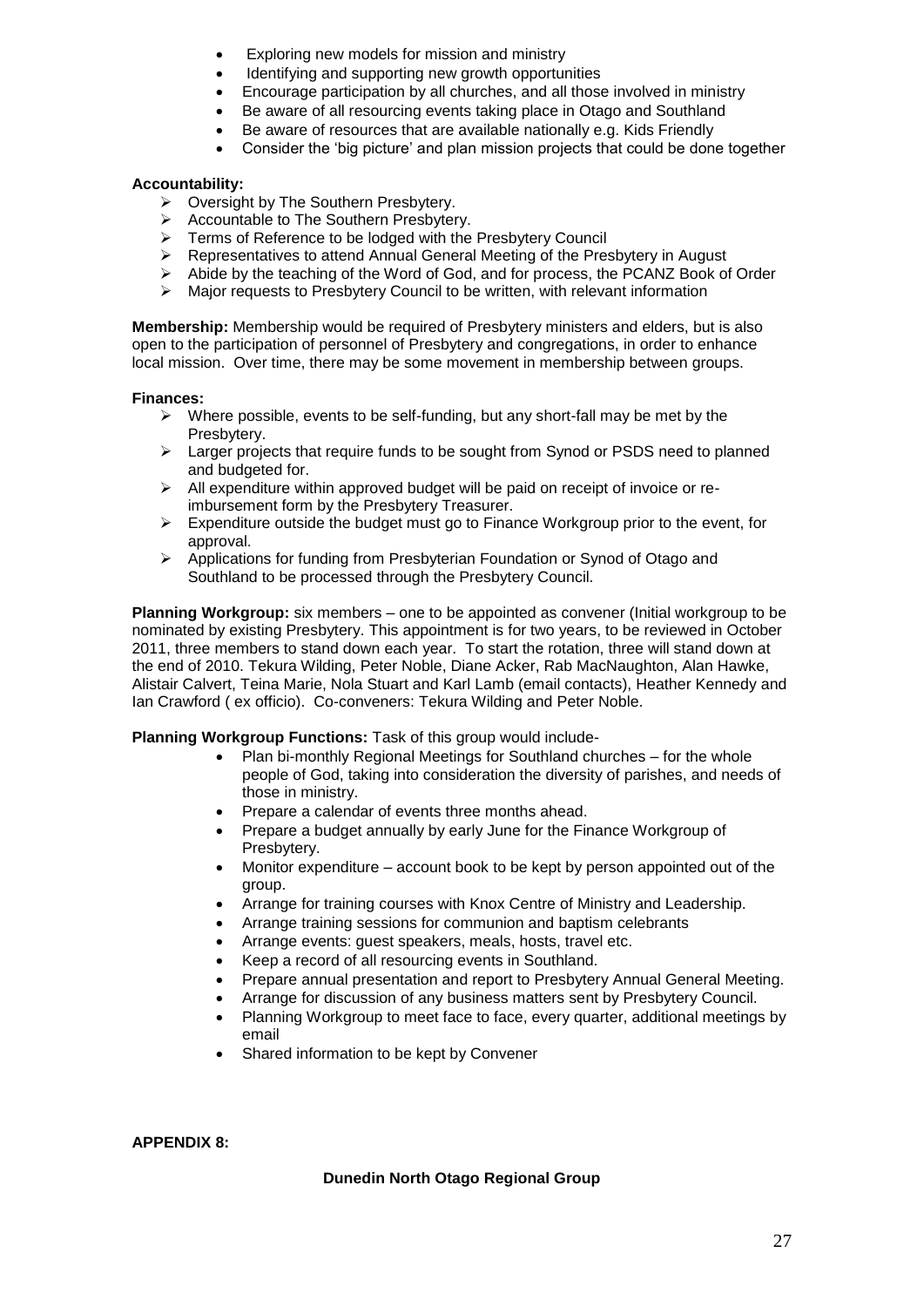#### **TERMS OF REFERENCE**

**Name:** Dunedin North Otago Regional Group

**Primary Task:** Regional groups provide the primary context for resourcing, relational support and facilitating the mission of parishes.

**Appointment:** The formation and ongoing life of this group, and any other regional groups in the Southern region will be overseen by the Southern Presbytery, but each group would develop its own goals, leadership and mode of operation, lodging these with the Presbytery Council.

#### **Goals and objectives:**

- Personal encouragement, support and pastoral care, responding to minor crises in ministry and parishes
- Sharing resources for mission in local congregations and accessing new resources of skills from outside sources.
- Exploring new models for mission and ministry
- Identifying and supporting new growth opportunities
- Encourage participation by all churches, and all those involved in ministry
- Promote awareness of all resourcing events taking place in Otago and Southland
- Promote awareness of resources that are available nationally e.g. Kids Friendly
- Consider the 'big picture' and plan mission projects that could be done together

#### **Accountability:**

- Oversight by the Southern Presbytery.
- Accountable to the Southern Presbytery.
- Fraccountable to the Southern Fresbytery.<br>
Ferms of Reference to be lodged with the Presbytery Council
- Representatives to attend Annual General Meeting of the Presbytery in August
- $\triangleright$  Abide by the teaching of the Word of God, and for process, the PCANZ Book of Order
- $\triangleright$  Major requests to Presbytery Council to be written, with relevant information

**Membership:** Membership of the regional group is required of Presbytery ministers and elders, but is also open to the participation of personnel of Presbytery and congregations, in order to enhance local mission. Over time, there may be some movement in membership between regional groups.

#### **Finances:**

- $\triangleright$  Where possible, events to be self-funding, but any short-fall may be met by the Presbytery.
- $\triangleright$  Larger projects that require funds to be sought from Synod or PSDS need to planned and budgeted for.
- All expenditure within approved budget will be paid on receipt of invoice or reimbursement form by the Presbytery Treasurer.
- $\triangleright$  Expenditure outside the budget must go to Finance Workgroup prior to the event, for approval.
- Applications for funding from Presbyterian Foundation or Synod of Otago and Southland to be processed through the Presbytery Council.

**Planning Workgroup:** Current members are those who volunteered: Martin Macaulay, Anne Thomson, Beth Scarlet, Ian Pittendreigh, Henry Mbambo, Cameron Sinclair and Nancy Parker. These members need to be approved by the Presbytery Council.

**Planning Workgroup Functions:** Task of this group would include-

- Plan bi-monthly Regional Meetings for DNO region for the whole people of God, taking into consideration the diversity of parishes, and needs of those in ministry.
- Prepare a calendar of events three months ahead.
- Prepare a budget annually by early June for the Finance Workgroup of Presbytery.
- Monitor expenditure account book to be kept by a person appointed out of the group.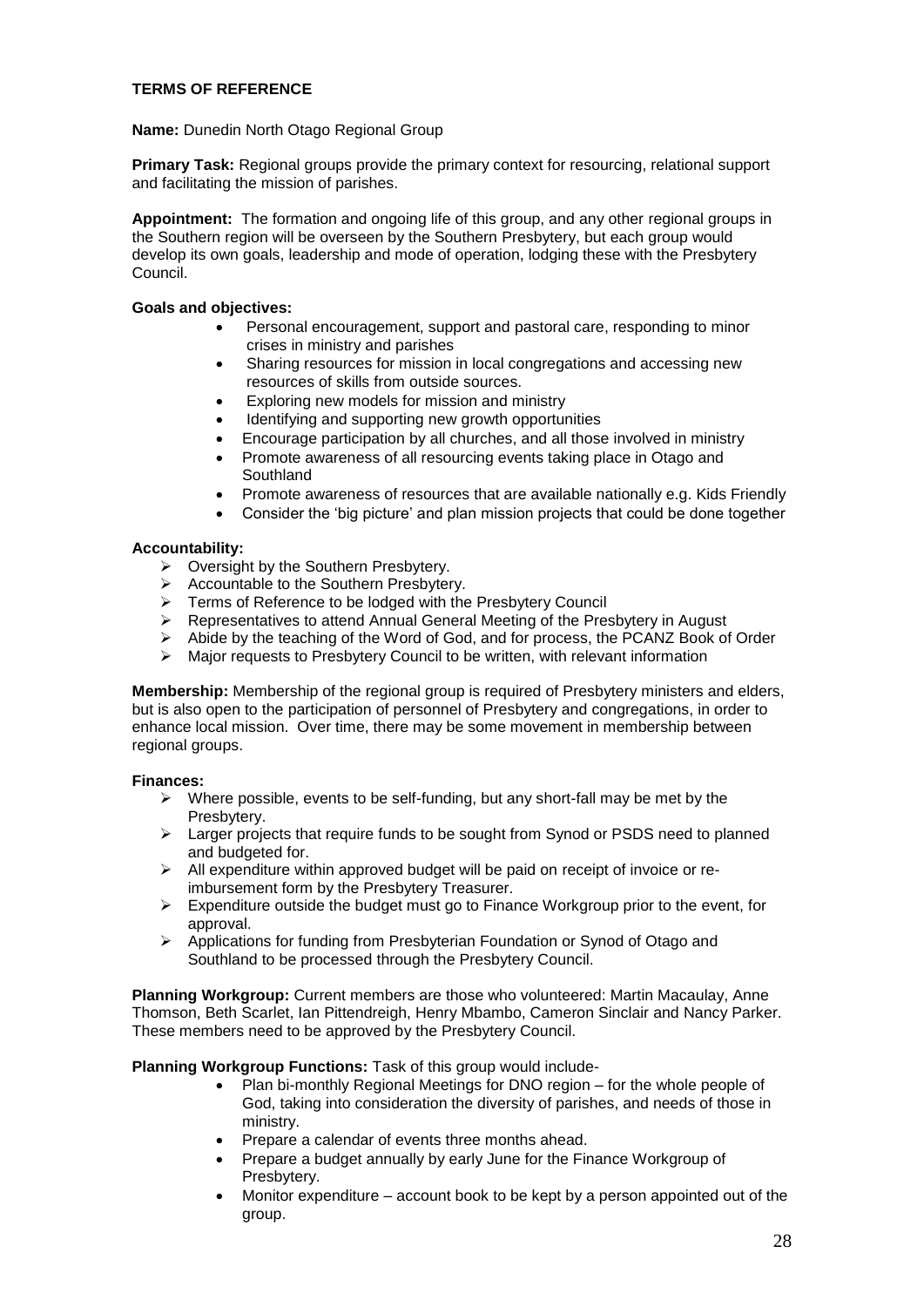- Arrange events: guest speakers, meals, hosts, travel etc.
- Keep a record of all resourcing events in Dunedin North Otago region.
- Prepare annual presentation and report to Presbytery Annual General Meeting.
- Arrange for discussion of any business matters sent by Presbytery Council.
- Planning Workgroup to meet face to face, every quarter, additional meetings by email
- Shared information to be kept by Convener

#### **APPENDIX 8:**

#### **Central Otago Regional Group**

**Terms of Reference**

Under review

#### **APPENDIX 10:**

#### **Clutha Regional Group**

#### **Terms of Reference**

**Name**: Clutha Regional Group: **FBI** (**F**ellowship, **B**uilding each other up, **I**magination and dreams)

**Appointment**: The formation and ongoing life of this group, and any other regional groups in the Southern region will be overseen by the Southern Presbytery, but each group would develop its own goals, leadership and mode of operation, lodging these with the Presbytery Council.

#### **Goals and Objectives**

- 1) Pastoral care of parishes and ministers/ leaders, responding to any minor crisis concerning them.
- 2) To facilitate and equip for mission; being open to explore new models for mission and ministry; co-ordinating any regional initiatives for inspiration and training for this purpose.
- 3) To be aware of all resourcing events taking place in Otago and Southland, encouraging the people to take advantage of them. This includes promotion of visiting speakers who come into the area.
- 4) To identify and support any new growth opportunities and movements giving help, equipping and training where appropriate.
- 5) Encourage working with other churches for the purpose of mission, be they Presbyterian or those of other denominations.
- 6) Promote resources that are available nationally.

#### **Accountability**

- 1) Oversight by the Southern Presbytery.
- 2) Accountable to the Southern Presbytery.
- 3) Terms of Reference to be lodged with the Presbytery Council.
- 4) Ensuring members attend the Annual General Meeting of the Presbytery.
- 5) Abiding by the teaching of the Word of God and for process the PCANZ Book of Order.
- 6) Major requests to Presbytery Council to be written with relevant information.

#### **Membership**

Membership would be required of Presbytery ministers and elders, but is also open to the participation of personnel of Presbytery and congregations. Any member of any of the parishes involved would be encouraged to attend regional group meetings. Within this group, smaller special interest groups may form.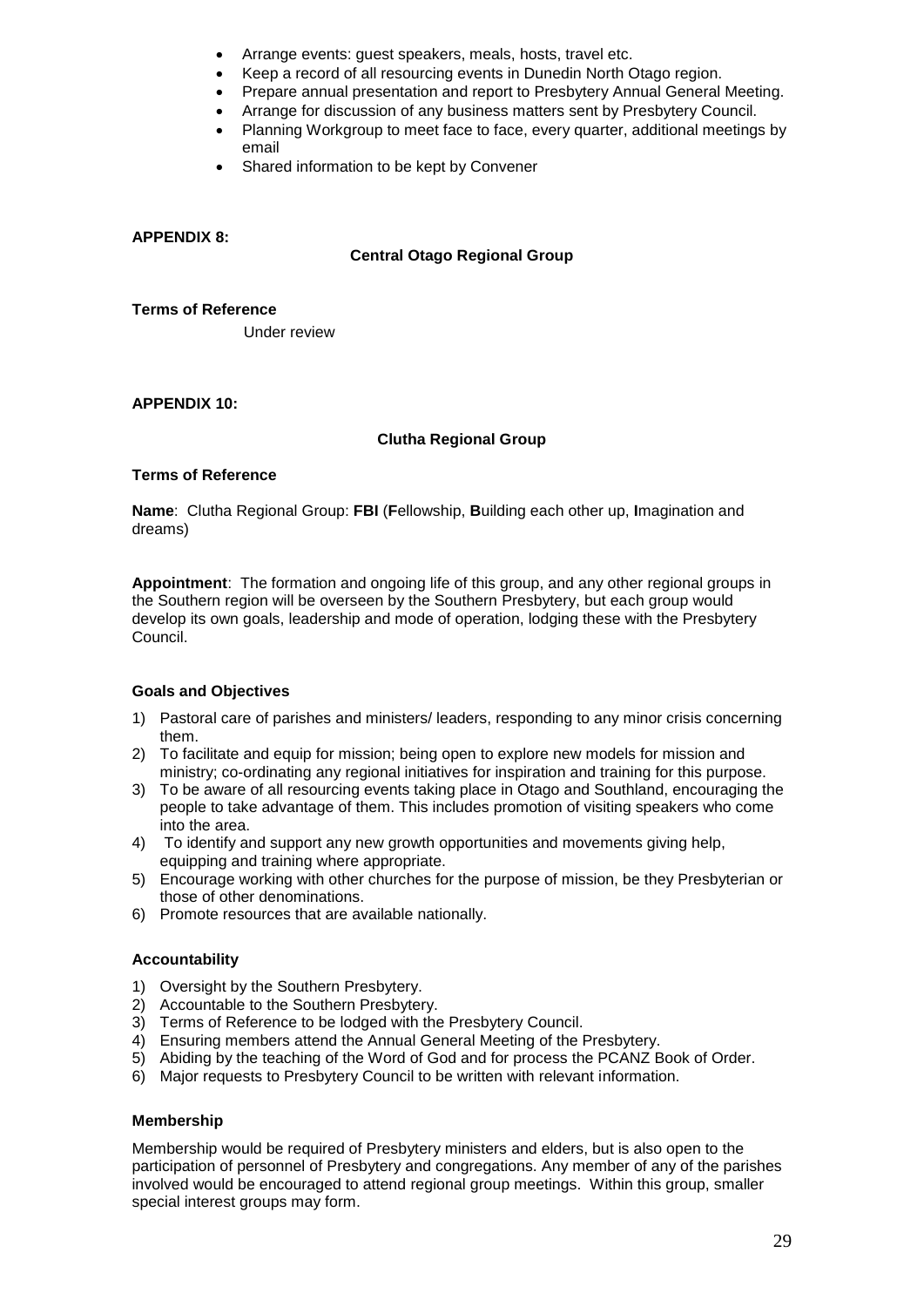#### **Finances**

- 1) Events are to be self funding where possible but any shortfalls may be met by the Presbytery..
- 2) Applications for funding from the Presbyterian Foundation or Synod of Otago and Southland to be processed through the Presbytery Council.

#### **Method of Working.**

- 1) Bi-monthly meetings generally on the second Tuesday evening of the month.
- 2) The meetings will rotate around the parishes with the parish being visited planning the meeting and setting the agenda.
- 3) The meetings are to begin with a shared meal and could consist of activities such as guest speakers, DVDs, testimonies, networking opportunities, presentations of what has been happening in the parish being visited.

#### **APPENDIX 11:**

#### **Mataura Valley Regional Group**

#### **Terms of Reference:**

NAME: Mataura Valley Support Group (Presbyterian).

APPOINTMENT: The formation and ongoing life of this group and any other regional groups in the Southern region will be overseen by the Southern Presbytery, but each group would develop its own goals, leadership and mode of operation, lodging these with the Presbytery Council.

#### GOALS AND OBJECTIVES:

- Personal encouragement, support and pastoral care, responding to minor crises in ministry and parishes.
- To facilitate and equip for mission in our local congregations, co-ordinating any regional initiatives to achieve these things.
- Exploring new models for mission and ministry.
- Identify and support new growth opportunities, equipping and training where appropriate.
- Encourage participation of all churches, in mission and ministry.
- Promote awareness of all resourcing events taking place in the wider Southern Presbytery.
- Promote the awareness of the Synod and National Church initiatives, eg Kids Friendly.
- Share mission projects that may be expanded to include others.
- To encourage everyone to be committed to prayer.

#### ACCOUNTABILTY:

- o Oversight by the Southern Presbytery
- o Accountable to the Southern Presbytery.
- o Terms of Reference to be lodged with the Presbytery Council.
- o Ensuring members attend the Annual General Meeting of the Presbytery.
- o Abide by the teaching of the Word of God and for process, the PCANZ Book of Order.
- o Major requests to Presbytery Council to be written, with relevant information.

#### MEMBERSHIP:

Initially membership is required of Presbytery ministers and elders but is open to the involvement and participation of personnel of Presbytery and congregations, in order to enhance local mission.

FINANCE:

- $\circ$  Events to be self funding where possible, but any short-falls may be met by the Presbytery.
- o Likely 'short-falls' to go the Finance Workgroup for prior approval.
- o Applications for funding from Presbyterian Foundation or Synod of Otago and Southland to be processed through the Presbytery.

#### OPERATIONS: